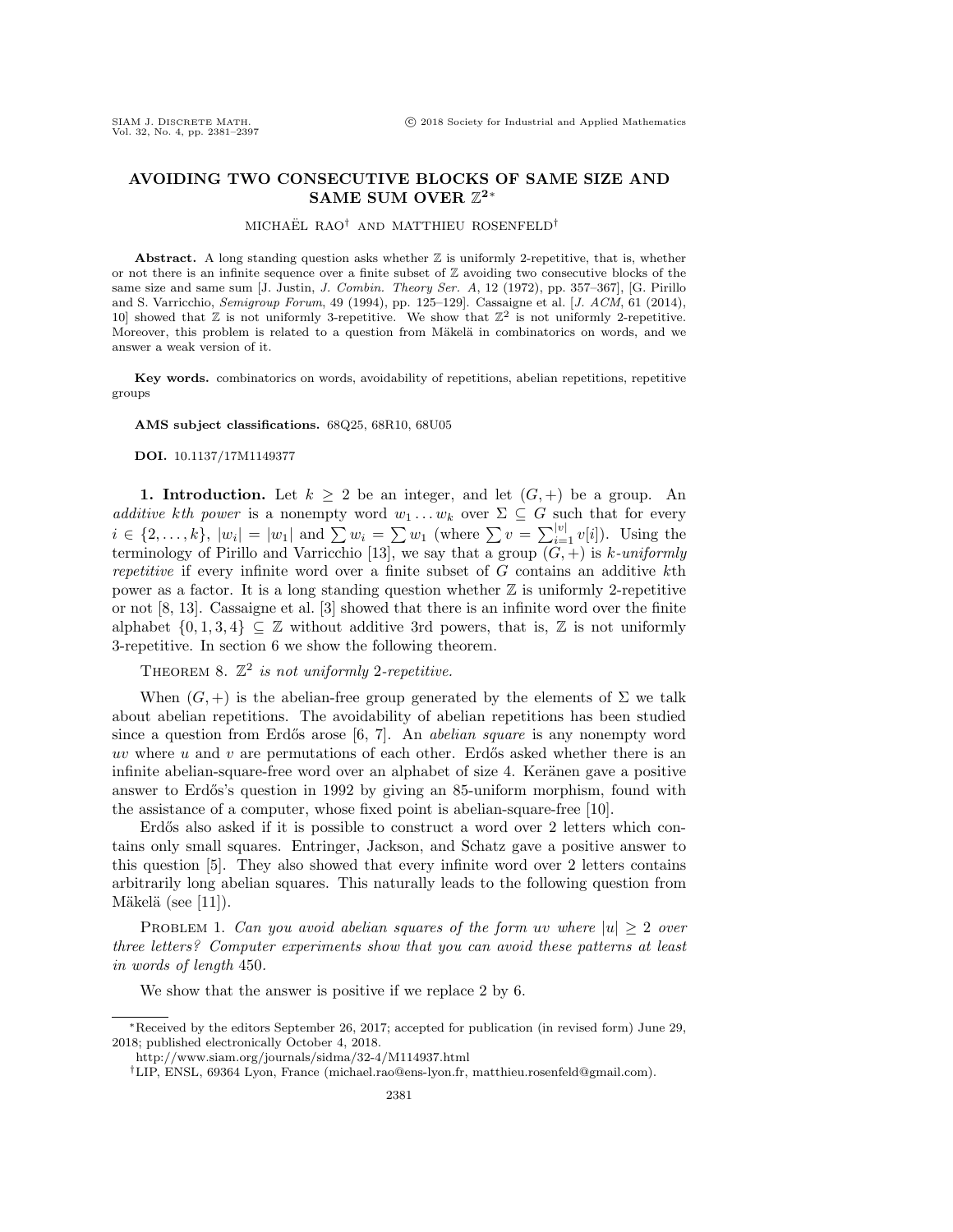THEOREM [11](#page-15-0). There is an infinite word over 3 letters avoiding an abelian square of period more than 5.

The proofs of Theorems [8](#page-14-0) and [11](#page-15-0) are close in spirit (in fact, both theorems imply independently that  $\mathbb{Z}^3$  is not 2-repetitive). Moreover, the proofs are both based on explicit constructions using the following morphism:

$$
h_6: \left\{ \begin{array}{ll} a \rightarrow & ace, & b \rightarrow & adf, \\ c \rightarrow & bdf, & d \rightarrow & bdc, \\ e \rightarrow & afe, & f \rightarrow & bce. \end{array} \right.
$$

First, we need to show the following theorem.

THEOREM [5](#page-13-1).  $h_6^{\omega}(a)$  is abelian-square-free.

In section [4](#page-4-0) we describe an algorithm to decide if a morphic word avoids abelian powers, and use it to show Theorem [5.](#page-13-1) This algorithm generalizes the previously known ones [\[2,](#page-16-8) [4\]](#page-16-9), and can decide on a wider class of morphisms which includes  $h_6$ . In section [5,](#page-10-0) we explain how to extend the decidability to additive and long abelian powers. Finally, in section [6,](#page-13-0) we give the results and the constructions.

**2. Preliminaries.** We use terminology and notation of Lothaire [\[12\]](#page-16-10). An *alpha*bet  $\Sigma$  is a finite set of letters, and a word is a (finite or infinite) sequence of letters. The set of finite words is denoted by  $\Sigma^*$  and the empty word by  $\varepsilon$ . One can also view  $\Sigma^*$  equipped with the concatenation as the free monoid over  $\Sigma$ .

For any word w, we denote by |w| the length of w, and for any letter  $a \in \Sigma$ ,  $|w|_a$ is the number of occurrences of a in w. The *Parikh vector* of a word  $w \in \Sigma^*$ , denoted by  $\Psi (w)$ , is the vector indexed by  $\Sigma$  such that for every  $a \in \Sigma$ ,  $\Psi (w)[a] = |w|_a$ . Two words u and v are abelian equivalent, denoted by  $u \approx_a v$ , if they are permutations of each other, or equivalently if  $\Psi (u) = \Psi (v)$ . For any integer  $k \geq 2$ , an abelian kth power is a word w that can be written  $w = w_1w_2 \ldots w_k$  with  $\forall i \in \{2, \ldots, k\}$ ,  $w_i \approx_a w_1$ . Its period is  $|w_i|$ . An abelian square (resp., cube) is an abelian 2nd power (resp., abelian 3rd power). A word is abelian-kth-power-free, or avoids abelian kth powers, if none of its nonempty factors are an abelian kth power.

Let  $(G, +)$  be a group, and let  $\Phi : (\Sigma^*,.) \rightarrow (G, +)$  be a morphism. Two words u and v are  $\Phi$ -equivalent, denoted  $u \approx_{\Phi} v$ , if  $\Phi (u) = \Phi (v)$ . For any  $k \geq 2$ , a kth power modulo  $\Phi$  is a word  $w = w_1w_2 \ldots w_k$  with  $\forall i \in \{ 2, \ldots, k\}$ ,  $w_i \approx_{\Phi} w_1$ . If, moreover,  $|w_1| = |w_2| = \cdots = |w_k|$ , then it is a uniform kth power modulo  $\Phi$ . A square modulo  $\Phi$  (resp., cube modulo  $\Phi$ ) is a 2nd power (resp., 3rd power) modulo  $\Phi$ . In this article, we only consider groups  $(G,+) = (\mathbb{Z}^d,+)$  for some  $d > 0$ . We say that  $(G,+)$  is k-repetitive (resp., uniformly k-repetitive) if for any alphabet  $\Sigma$  and any morphism  $\Phi : (\Sigma^*,.) \to (G, +)$  every infinite word over  $\Sigma$  contains a k-power modulo  $\Phi$  (resp., a uniform k-power modulo  $\Phi$ ). Note that, for any integers n and k, if  $(\mathbb{Z}^{n+1}, +)$  is k-repetitive, then  $(\mathbb{Z}^n, +)$  is uniformly k-repetitive. Uniform kth powers modulo  $\Phi$ are sometimes called *additive kth powers*, without mention of the morphism  $\Phi$ , if the value of  $\Phi (a)$  is clear from the context.  $\Phi$  can be seen as a linear map from the Parikh vector of a word to  $\mathbb{Z}^d$ . Therefore, we can associate to  $\Phi$  the matrix  $F_\Phi$  such that  $\forall w \in \Sigma^*, \Phi(w) = F_\Phi \Psi(w)$ . Note that if  $d = |\Sigma|$  and  $F_\Phi$  is invertible, then two words are abelian-equivalent if and only if they are  $\Phi$ -equivalent. An application of Szemerédi's theorem shows that for  $d = 1$ , for any finite alphabet  $\Sigma$ , and for  $k \in \mathbb N$ , it is not possible to avoid kth power modulo  $\Phi$  over  $\Sigma$ , that is,  $(\mathbb{Z} , +)$  is k-repetitive for any k. On the other hand, whether  $\mathbb Z$  is uniformly 2-repetitive or not is a long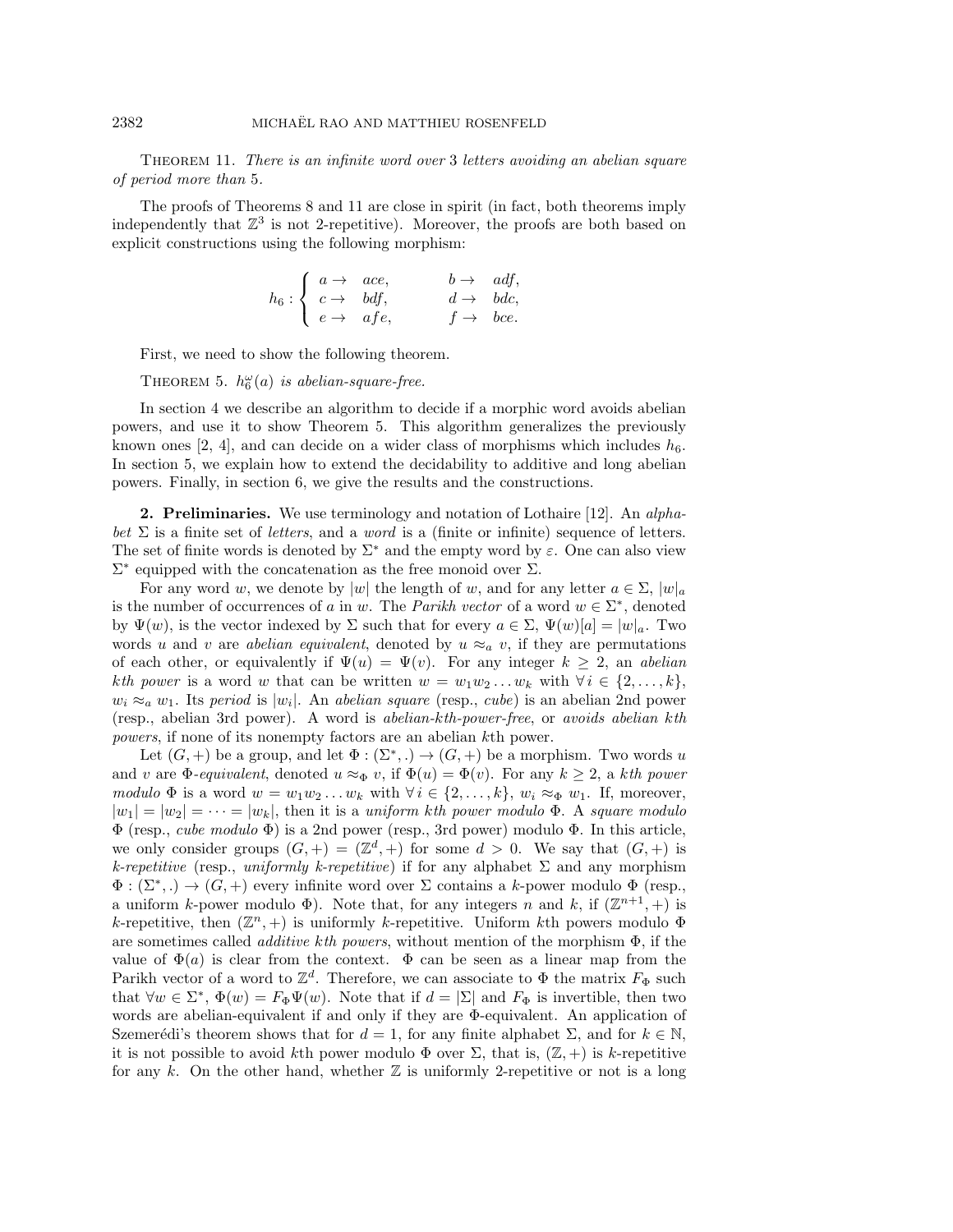standing open question [\[8,](#page-16-1) [13\]](#page-16-0), and Cassaigne et al. showed that  $\mathbb Z$  is not uniformly 3-repetitive [\[3\]](#page-16-2). We show on Theorem [8](#page-14-0) that  $\mathbb{Z}^2$  is not uniformly 2-repetitive.

Let  $Suff(w)$  (resp.,  $Pref(w)$ ,  $Fact(w)$ ) be the set of suffixes (resp., prefixes, factors) of w. For any morphism h, let  $\text{Suff}(h) = \bigcup_{a\in \Sigma} \text{Suff}(h(a)), \text{Pref}(h) = \bigcup_{a\in \Sigma} \text{Pref}(h(a)),$ and  $\text{Fact}(h) = \bigcup_{a \in \Sigma} \text{Fact}(h(a)).$ 

A morphism h is nonerasing if there is no a such that  $h(a) = \varepsilon$ . A morphism  $h: \Sigma^* \mapsto \Sigma^*$  is prolongable at  $a \in \Sigma$  if  $h(a) = as$  for some  $s \in \Sigma^+$ . In this case the sequence  $(h^i(a))_{i\in \mathbb{N}}$  converges toward the infinite word  $w = a sh(s)h^2(s)h^3(s) \dots$  If the morphism is nonerasing,  $w$  is infinite, and we say that  $w$  is a *pure morphic word* generated by h, denoted by  $h^{\omega}(a)$ . Note that every pure morphic word generated by a morphism  $h$  is a fixed point of  $h$ . A *morphic word* is the image of a pure morphic word by a second morphism.

To a morphism h on  $\Sigma^*$ , we associate a matrix  $M_h$  on  $\Sigma \times \Sigma$  such that  $(M_h)_{a,b} =$  $|h(b)|_a$ . The *eigenvalues of h* are the eigenvalues of  $M_h$ .

For any morphism  $h : \Sigma^* \mapsto \Sigma^*$ , let Fact $\infty(h) = \bigcup_{i=1}^{\infty} \text{Fact}(h^i)$ . We say that h is primitive if there exists  $k \in \Bbb N$  such that  $\forall a \in \Sigma, h^{\overline{k}}(a)$  contains all of the letters of  $\Sigma$  (that is,  $M_h$  is primitive). If h is primitive, then for any letter  $a \in \Sigma$ ,  $\text{Fact}^{\infty}(h) = \dot{\cup}_{i=1}^{\infty} \text{Fact}(h^i(a))$ , and we can use that fact to show the following property.

<span id="page-2-0"></span>PROPOSITION 1. Let h be a primitive morphism on  $\Sigma^*$  prolongable at a; then  $\text{Fact}(h^{\omega}(a)) = \text{Fact}^{\infty}(h).$ 

*Proof.* Since h is prolongable at a there is, by definition, a nonempty word  $s \in \Sigma^+$  such that  $h(a) = as$  and  $h^{\omega}(a) = h(a)h(s)h^2(s) \ldots$  Remark that  $\forall i$ ,  $h(a)h(s)h^{2}(s)...h^{i}(s) = h^{i+1}(a)$ . Thus, by primitivity of h, Fact $(h^{\omega}(a)) = \cup_{i=1}^{\infty}$  $Fact(h<sup>i</sup>(a)) = Fact^{\infty}(h).$  $\Box$ 

In the rest of this section we recall some classical notions from linear algebra.

**Jordan decomposition.** A *Jordan block*  $J_n(\lambda )$  is an  $n \times n$  matrix with  $\lambda \in \Bbb C$ on the diagonal, 1 on top of the diagonal, and 0 elsewhere:

$$
J_n(\lambda) = \left(\begin{array}{cccc} \lambda & 1 & & \\ \lambda & 1 & 0 \\ 0 & & \ddots & 1 \\ \end{array}\right).
$$

We recall the following well-known proposition (see [\[1\]](#page-16-11)).

<span id="page-2-1"></span>PROPOSITION 2 (Jordan decomposition). For any  $n \times n$  matrix M on  $\Bbb C$ , there is an invertible  $n \times n$  matrix P and an  $n \times n$  matrix J such that  $M = P J P^{-1}$ , and the matrix J is as follows:

$$
\left(\begin{array}{cccc}J_{n_1}(\lambda_1) & & & \\ & J_{n_2}(\lambda_2) & & 0 \\ & & \ddots & \\ 0 & & & J_{n_p}(\lambda_p)\end{array}\right),
$$

where the  $J_{n_i}(\lambda_i)$  are Jordan blocks on the diagonal.  $PJP^{-1}$  is a Jordan decomposition of M.

The  $\lambda_i, i \in \{ 1, ..., p\}$ , are the (not necessarily distinct) eigenvalues of M. The set of columns from P are generalized eigenvectors of M.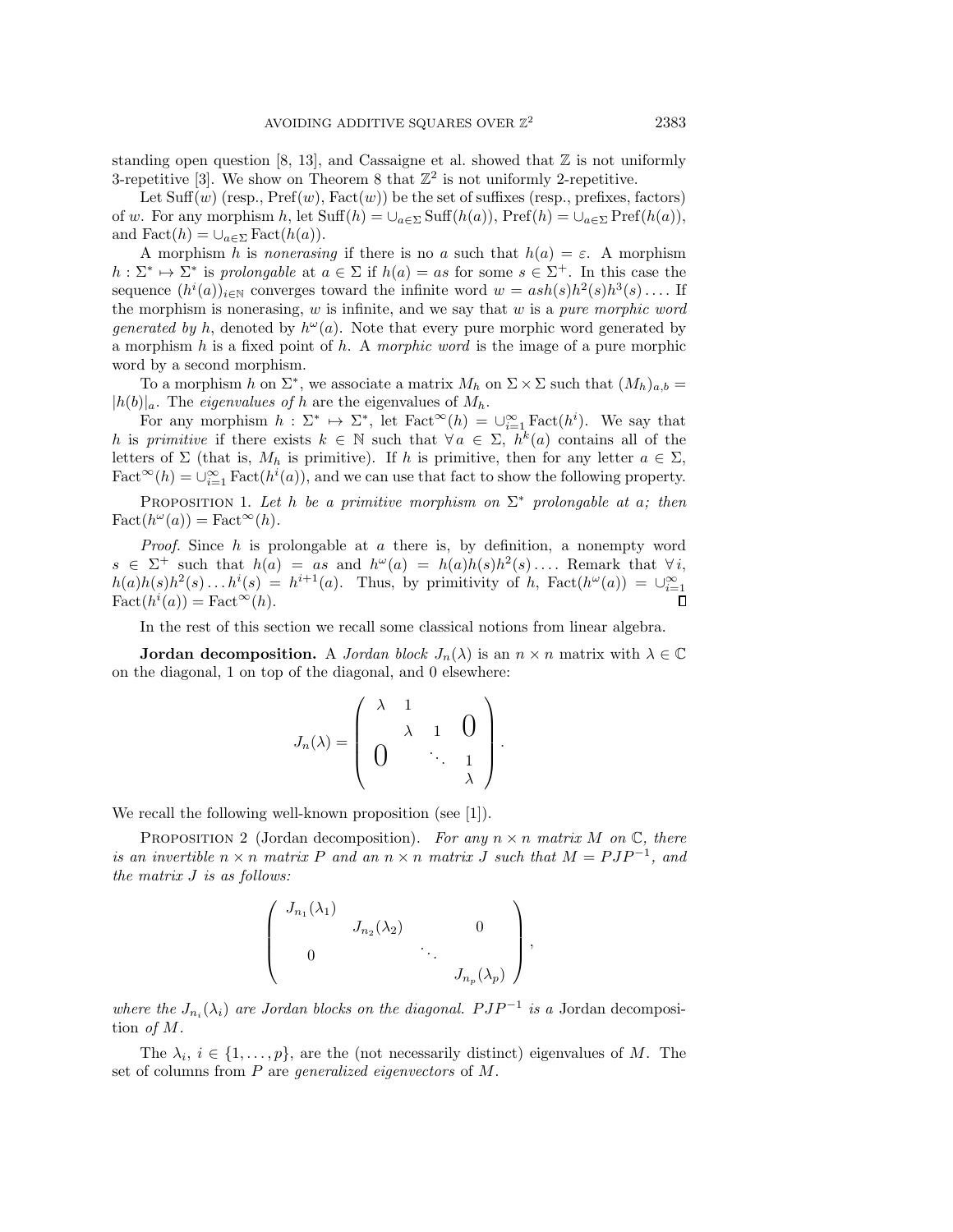Note that for every  $k \geq 0$ ,  $(J_n(\lambda))^k$  is the  $n \times n$  matrix M with  $M_{i,j} = {k \choose j-i} \lambda^{k-j+i}$ , with  $\binom{a}{b} = 0$  if  $a < b$  or  $b < 0$ . Thus, if  $|\lambda| < 1$ ,  $\sum_{k=0}^{\infty} (J_n(\lambda))^k$  is the matrix N where  $N_{i,j} = (1 - \lambda)^{i - j - 1}$  if  $j \geq i$ , and 0 otherwise. We can easily deduce from these observations the series of kth powers of a matrix in Jordan normal form, and its sum.

**Smith decomposition.** The Smith decomposition is useful to solve systems of linear Diophantine equations.

<span id="page-3-0"></span>PROPOSITION 3 (Smith decomposition). For any matrix  $M \in \mathbb{Z}^{n \times m}$ , there are  $U \in \mathbb{Z}^{n \times n}$ ,  $D \in \mathbb{Z}^{n \times m}$ , and  $V \in \mathbb{Z}^{m \times m}$  such that

- $\bullet$  D is diagonal, i.e.,  $D_{i,j} = 0$  if  $i \neq j$ ),
- $\bullet$  U and V are unimodular, i.e., their determinant is 1 or -1),
- $\bullet$   $M = UDV$ .

Since  $U$  and  $V$  are unimodular, they are invertible over the integers. If one wants to find integer solutions x of the equation  $Mx = y$ , where M is an integer matrix and **y** an integer vector, one can use the Smith decomposition  $UDV$  of  $M$ . One can suppose without loss of generality (w.l.o.g.) that  $n = m$ . Otherwise, one can fill in with zeros. Then  $DV\mathbf{x} = U^{-1}\mathbf{y}$ . Integer vectors in ker $(M)$  form a lattice  $\Lambda$ . The set of columns i in  $V^{-1}$  such that  $D_{i,i} = 0$  gives a basis of  $\Lambda$ . Let  $\mathbf{y}' = U^{-1}\mathbf{y}$ , which is also an integer vector. Finding the solution  $x'$  of  $Dx' = y'$  is easy, since D is diagonal. The set of solutions is nonempty if and only if for every *i*,  $\mathbf{y}'_i$  is a multiple of  $D_{i,i}$ . One can take  $\mathbf{x_0} = V^{-1}\mathbf{x'_0}$  as a particular solution to  $M\mathbf{x_0} = \mathbf{y}$ , with  $(\mathbf{x'_0})_i = 0$  if  $D_{i,i} = 0$ , and  $(\mathbf{x}_0')_i = \mathbf{y'}_i/D_{i,i}$  otherwise. The set of solutions is given by  $\mathbf{x}_0 + \Lambda$ .

For any vector  $x$  we denote by  $||x||$  its Euclidean norm. For any complex matrix M, let  $||M||$  be its norm induced by the Euclidean norm, that is,  $||M|| = \sup \left\{ \frac{||M\mathbf{x}||}{||\mathbf{x}||} \right\}$ :  $\mathbf{x} \neq \overrightarrow{0}$ . Let  $M^*$  be the conjugate transpose of the matrix M. We will use the following classical proposition from linear algebra (see [\[1\]](#page-16-11)).

<span id="page-3-1"></span>PROPOSITION 4. Let M be a matrix, and let  $\mu_{min}$  (resp.,  $\mu_{max}$ ) be the minimum (resp., maximum) over the eigenvalues of  $M^*M$  (which are all real and nonnegative). Then for any **x**,

$$
\mu_{min} ||\mathbf{x}||^2 \le ||M\mathbf{x}||^2 \le \mu_{max} ||\mathbf{x}||^2.
$$

For any vector **x**, we also denote by  $||\mathbf{x}||_1$  its  $L_1$  norm, that is, the sum of the absolute value of its coordinates. The  $L_1$  norm is useful for us because of the following property: for any  $w \in \Sigma^*$ ,  $|w| = ||\Psi(w)||_1$ .

<span id="page-3-2"></span>3. Templates. The notion of templates was first introduced by Currie and Ram-persad for their decision algorithm [\[4\]](#page-16-9). A  $k$ -template is a  $(2k)$ -tuple of the form  $t = [a_1, \ldots, a_{k+1}, \mathbf{d}_1, \ldots, \mathbf{d}_{k-1}]$  where  $\forall i, a_i \in \Sigma \cup \{\varepsilon \}$  and  $\mathbf{d}_i \in \mathbb{Z}^n$ . A word  $w = a_1 w_1 a_2 w_2 \dots w_k a_{k+1}$ , where  $w_i \in \Sigma^*$ , is a *realization* of (or *realizes*) the template t if  $\forall i \in \{ 1, ..., k - 1\}$ ,  $\Psi (w_{i+1}) - \Psi (w_i) = \mathbf{d}_i$ . A template t is realizable by h if there is a word in Fact<sup> $\infty$ </sup> $(h)$  which realizes t.

Using the notion of k-templates, we can give another equivalent definition of abelian kth powers.

PROPOSITION 5. Let  $k \geq 2$  be an integer. A nonempty word is an abelian kth power if and only if it realizes the k-template  $[\varepsilon, \ldots, \varepsilon, \overrightarrow{0}, \ldots, \overrightarrow{0}]$ .

Let  $t' = [a'_1, \ldots, a'_{k+1}, \mathbf{d'}_1, \ldots, \mathbf{d'}_{k-1}]$  and  $t = [a_1, \ldots, a_{k+1}, \mathbf{d}_1, \ldots, \mathbf{d}_{k-1}]$  be two k-templates, and let h be a morphism. We say that t' is a parent by h of t if there are  $p_1, s_1, \ldots, p_{k+1}, s_{k+1} \in \Sigma^*$  such that

 $\bullet \ \forall i \in \{ 1, \ldots, k + 1\}, \ h(a_i') = p_i a_i s_i,$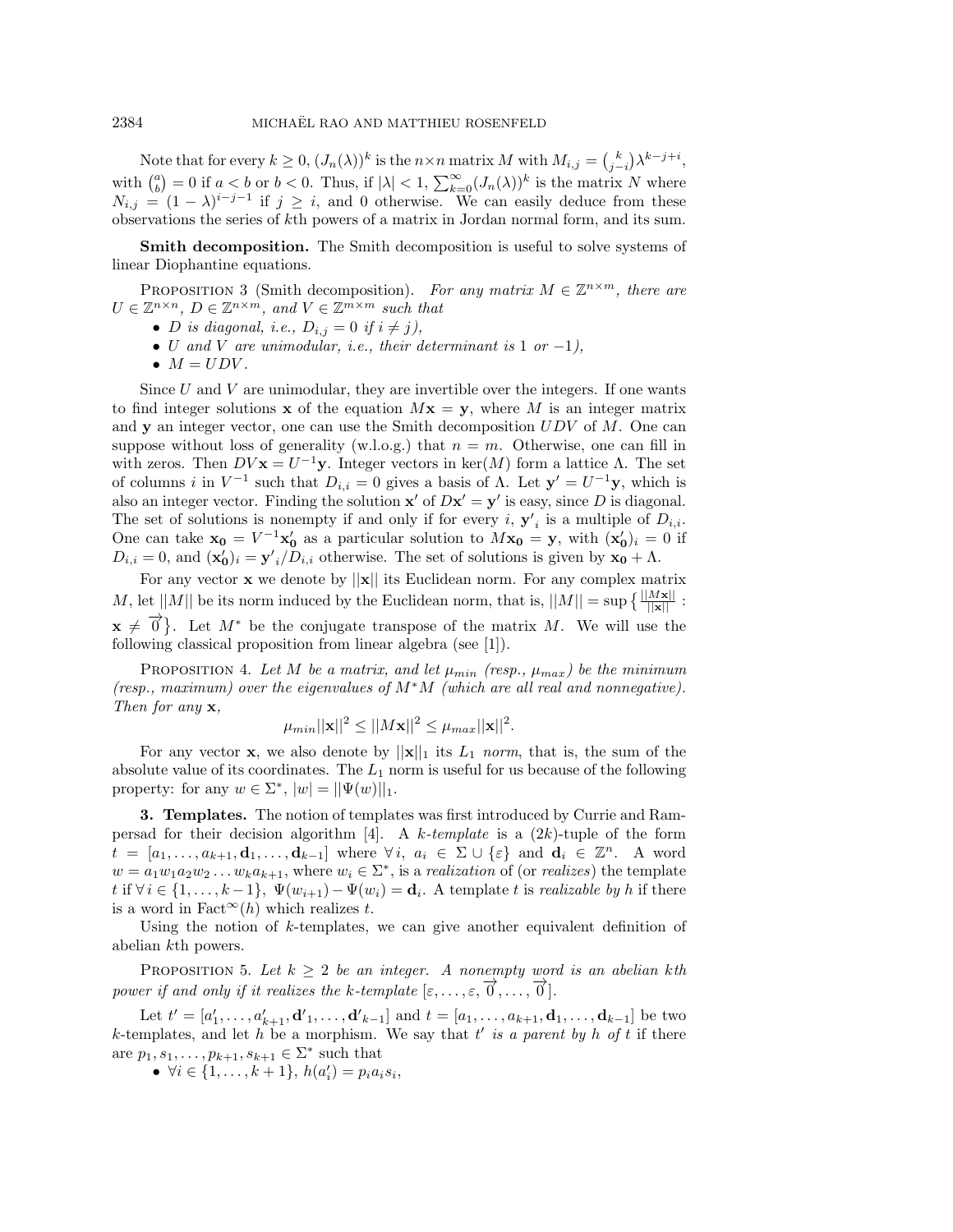$\bullet \ \forall i \in \{ 1, \ldots, k - 1\} , \ \mathbf{d}_i = M_h \mathbf{d'}_i + \Psi (s_{i+1}p_{i+2}) - \Psi (s_i p_{i+1}).$ We denote by  $\text{Par}_h(t)$  the set of parents by h of t. We will show in Proposition [1](#page-4-1) that for any  $t' \in \text{Par}_h(t)$ , if t' is realized by a word w, then t is realized by a factor of  $h(w)$ . In Proposition [2](#page-5-0) we show that if t is realized by a long enough word from Fact<sup> $\infty$ </sup>(h), then there is a realizable template  $t' \in \text{Par}_h(t)$ .

A template t' is an ancestor by h of a template t if there exists  $n \geq 1$  and a sequence of templates  $t = t_1, t_2, \ldots, t_n = t'$  such that for any i,  $t_{i+1}$  is a parent by h of  $t_i$ . A template  $t'$  is a *realizable ancestor by h* of a template t if  $t'$  is an ancestor by h of t and if t' is realizable by h. For a template t, we denote by  $\text{Anc}_h(t)$  (resp.,  $\text{Ranc}_h(t)$ ) the set of all the ancestors (resp., realizable ancestors) by h of t. We may omit "by  $h$ " when the morphism is clear from the context.

## <span id="page-4-0"></span>4. The decision algorithm. In this section, we show the following theorem.

<span id="page-4-2"></span>THEOREM 1. For any primitive morphism h with no eigenvalue of absolute value 1 and any template  $t_0$ , it is possible to decide whether Fact  $\infty(h)$  realizes  $t_0$ .

Together with Proposition [1,](#page-2-0) Theorem [1](#page-4-2) implies the following corollary.

Corollary 1. For any primitive morphism h with no eigenvalue of absolute value 1 it is possible to decide whether the fixed points of h are abelian kth powerfree.

The main difference compared with the algorithm from Currie and Rampersad [\[4\]](#page-16-9) is that we allow h to have eigenvalues of absolute value less than 1.

We first show that for any set S such that  $\text{Ranc}_h(t_0) \subseteq S \subseteq \text{Anc}_h(t_0)$ ,  $\text{Fact}^{\infty}(h)$ realizes  $t_0$  if and only if there is a small factor of  $Fact^{\infty}(h)$  which realizes a template in S. Then we explain how to compute such a finite set  $S$ . Since  $S$  is finite we can check for any k-template  $t \in S$  whether a small factor realizes t and we can conclude.

4.1. Parents and preimages. The next two lemmas tell that the realizations of the parents of a template t form the set of preimages by  $h$  of the realizations of  $h$ up to finitely many missing factors.

<span id="page-4-1"></span>LEMMA 1. Let t' be a parent of a k-template  $t_0$ , and let  $w \in \Sigma^*$ . If w realizes t',  $h(w)$  contains a factor that realizes  $t_0$ .

*Proof.* Let  $t_0 = [a_1, \ldots, a_{k+1}, \mathbf{d}_1, \ldots, \mathbf{d}_{k-1}]$  and  $t' = [a'_1, \ldots, a'_{k+1}, \mathbf{d}'_1, \ldots, \mathbf{d}'_{k-1}]$ . Since w realizes t', there are  $w_1, \ldots, w_k \in \Sigma^*$  such that  $w = a'_1 w_1 a'_2 \ldots w_k a'_{k+1}$ , and  $\forall i \in \{ 1, \ldots, k - 1\}, \ \Psi (w_{i+1}) - \Psi (w_i) = \mathbf{d}'_i.$ 

Since t' is a parent of  $t_0$ , there are  $p_1, s_1, \ldots, p_{k+1}, s_{k+1} \in \Sigma^*$  such that

 $\bullet \ \forall i \in \{ 1, \ldots, k + 1\}, \ h(a_i') = p_i a_i s_i,$ 

 $\bullet \ \forall i \in \{ 1, \ldots, k - 1\} , \ \mathbf{d}_i = M_h \mathbf{d'}_i + \Psi (s_{i+1}p_{i+2}) - \Psi (s_i p_{i+1}).$ 

Thus  $h(w) = p_1 a_1 s_1 h(w_1) p_2 a_2 s_2 h(w_2) \dots h(w_k) p_{k+1} a_{k+1} s_{k+1}$ . Now let  $\forall i, u_i =$  $s_i h(w_i) p_{i+1}$ ; then the word  $u = a_1 u_1 a_2 u_2 \ldots u_k a_{k+1}$  is a factor of  $h(w)$ . Moreover,  $\forall i,$ 

$$
\Psi(u_{i+1}) - \Psi(u_i) = \Psi(s_{i+1}h(w_{i+1})p_{i+2}) - \Psi(s_ih(w_i)p_{i+1})
$$
  
\n
$$
= \Psi(h(w_{i+1})) - \Psi(h(w_i)) + \Psi(s_{i+1}p_{i+2}) - \Psi(s_ip_{i+1})
$$
  
\n
$$
= M_h(\Psi(w_{i+1}) - \Psi(w_i)) + \Psi(s_{i+1}p_{i+2}) - \Psi(s_ip_{i+1})
$$
  
\n
$$
= M_h\mathbf{d}'_i + \Psi(s_{i+1}p_{i+2}) - \Psi(s_ip_{i+1}),
$$
  
\n
$$
\Psi(u_{i+1}) - \Psi(u_i) = \mathbf{d}_i.
$$

Thus u realizes  $t_0$ .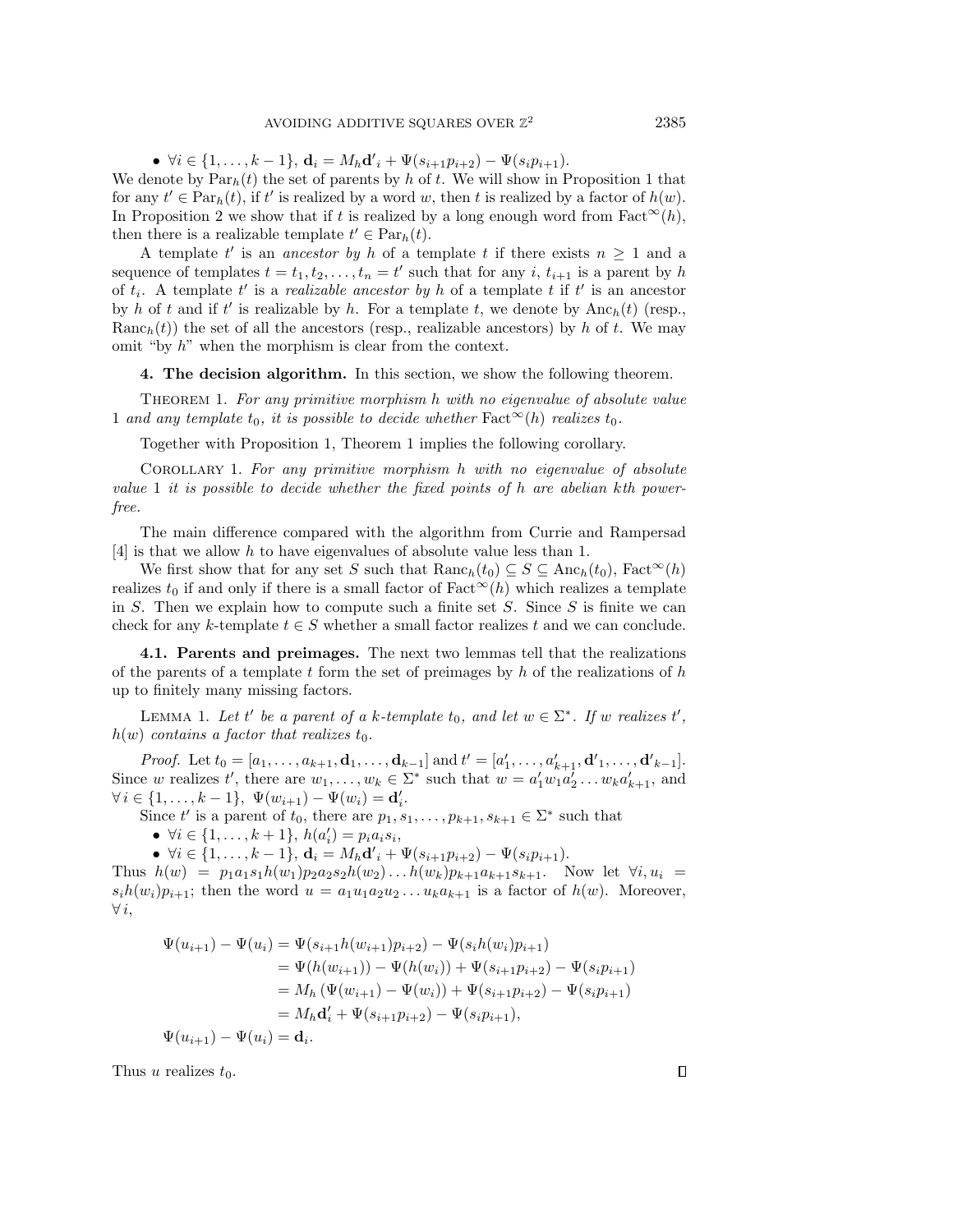Let  $\delta = \max_{a \in \Sigma} |h(a)|$  and  $\Delta (t) = \max_{i=1}^{k-1} ||\mathbf{d}_i||_1$  for any k-template  $t =$  $[a_1, \ldots, a_{k+1}, \mathbf{d}_1, \ldots, \mathbf{d}_{k-1}].$ 

<span id="page-5-0"></span>LEMMA 2. Let t be a k-template, and let  $w \in \Sigma^*$  be a word which realizes t. If  $|w| > k\big(\frac{(k - 1)\Delta (t)}{2} + \delta + 1\big) + 1$ , then for every w' such that  $w \in \text{Fact}(h(w'))$  there is a parent t' of t such that a factor of w' realizes t'.

The idea is that if the realization is long enough, then the part corresponding to each vector is longer than  $\delta$ . This implies that the  $a_i$  are images of different letters, and we can then unfold the definitions.

*Proof of Lemma [2](#page-5-0).* Let  $t = [a_1, \ldots, a_{k+1}, \mathbf{d}_1, \ldots, \mathbf{d}_{k-1}]$  be a k-template, and let  $w \in \text{Fact}(h(w'))$  such that  $|w| > k\big(\frac{(k - 1)\Delta (t)}{2} + \delta + 1\big) + 1$  and w realizes t. Then there are  $w_1, \ldots, w_n \in \Sigma^*$  such that  $w = a_1w_1a_2w_2 \ldots w_ka_{k+1}$  and  $\forall i \in \{ 1, \ldots, k -$ 1},  $\Psi (w_{i+1}) - \Psi (w_i) = \mathbf{d}_i$ . Thus for any  $i, j \in \{ 1, ..., k \}$  such that  $j < i$ ,  $\Psi (w_i) =$  $\Psi (w_j ) + \sum_{m=j}^{i-1} \mathbf{d}_m$  and, by triangular inequality, we have

$$
||w_i| - |w_j|| = |||\Psi(w_i)||_1 - ||\Psi(w_j)||_1|
$$
  
\n
$$
\leq ||\Psi(w_i) - \Psi(w_j)||_1
$$
  
\n
$$
\leq \left\| \sum_{m=j}^{i-1} \mathbf{d}_m \right\|_1
$$
  
\n
$$
\leq \sum_{m=j}^{i-1} ||\mathbf{d}_m||_1
$$
  
\n
$$
\leq (i-j)\Delta(t).
$$

Therefore, for any  $i, j \in \{ 1, ..., k\}$ ,  $| w_j | \leq | i - j| \Delta (t)+| w_i |$ . Combining this inequality with  $|w| = k+1+\sum_{m=1}^k |w_m|$ , we deduce that for any  $i \in \{ 1, ..., k\}$ ,  $|w| \leq \sum_{m=1}^k (|i$  $m|\Delta(t)+|w_i|)+k+1 \leq \frac{k(k-1)}{2}\Delta(t)+k|w_i|+k+1$ . Then, by hypothesis,  $k\left(\frac{(k-1)\Delta(t)}{2}+\right)$  $|w_i| + 1$  + 1 \le | w| > \le  $k\left(\frac{(k-1)\Delta (t)}{2} + \delta + 1\right) + 1$ , and consequently  $\forall i, |w_i| > \delta$  =  $\max_{a \in \Sigma} |h(a)|$ . We also know that  $w \in \text{Fact}(h(w'))$  so there are  $a'_1, \ldots, a'_{k+1} \in \Sigma$ ,  $w'_1, \ldots, w'_k \in \Sigma^*, p_1, \ldots, p_{k+1} \in \text{Pref}(h)$ , and  $s_1, \ldots, s_{k+1} \in \text{Suff}(h)$  such that

- $w'' = a'_1 w'_1 a'_2 \dots a'_k w'_k a'_{k+1}$  is a factor of w',
- $\bullet \ \forall i, h(a'_i) = p_i a_i s_i,$
- $\bullet \ \forall i, w_i = s_i h(w'_i) p_{i+1}.$

Then  $w''$  realizes  $t' = [a'_1, \ldots, a'_{k+1}, \Psi(w'_2) - \Psi(w'_1), \ldots, \Psi(w'_k) - \Psi(w'_{k-1})]$ . Moreover,  $\forall i$ :

$$
\mathbf{d}_{i} = \Psi(w_{i+1}) - \Psi(w_{i}),
$$
\n
$$
\mathbf{d}_{i} = \Psi(s_{i+1}h(w'_{i+1})p_{i+2}) - \Psi(s_{i}h(w'_{i})p_{i+1}),
$$
\n
$$
\mathbf{d}_{i} = M_{h}\Psi(w'_{i}) - M_{h}\Psi(w'_{i}) + \Psi(s_{i+1}p_{i+2}) - \Psi(s_{i}p_{i+1}),
$$
\n
$$
\mathbf{d}_{i} = M_{h}(\Psi(w'_{i}) - \Psi(w'_{i})) + \Psi(s_{i+1}p_{i+2}) - \Psi(s_{i}p_{i+1}).
$$

Thus t' is a parent of t, and t' is realized by  $w''$  as a factor of w'.

A small realization of a k-template t is a realization w of t such that  $|w|$  $k\left(\frac{(k-1)\Delta (t)}{2} + \delta +1\right) +1.$  Using Lemmas [1](#page-4-1) and [2](#page-5-0) we can show the following proposition.

PROPOSITION 6. Let h be a primitive morphism, and let  $t_0$  be a k-template. Then

 $\Box$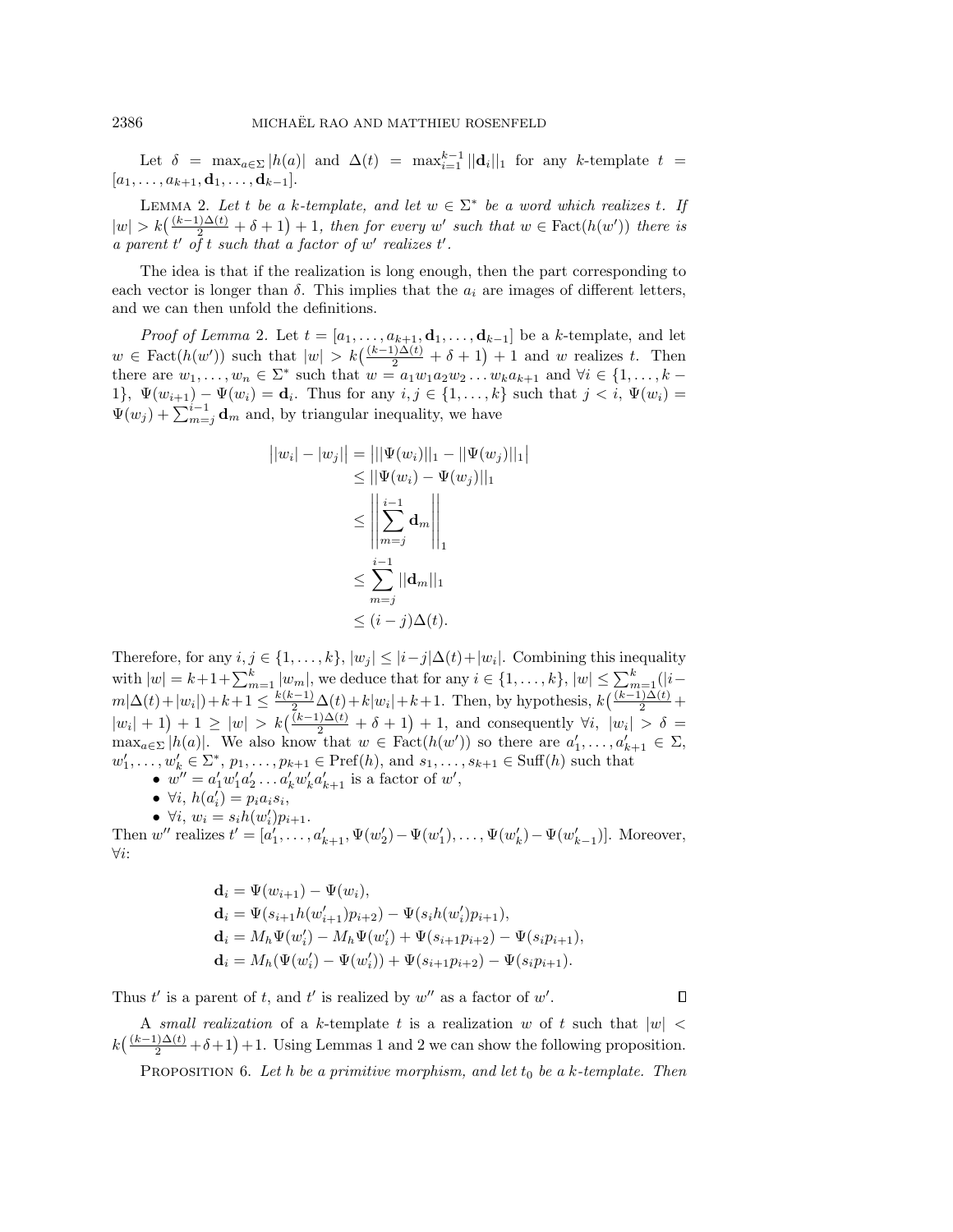the following conditions are equivalent:

1. Fact  $\infty(h)$  contains no realization t<sub>0</sub>.

- 2. Fact<sup> $\infty$ </sup>(h) contains no small realizations of any elements of Anc<sub>h</sub>(t<sub>0</sub>).
- 3. Fact  $\infty(h)$  contains no small realizations of any elements of Ranc<sub>h</sub>(t<sub>0</sub>).

*Proof.* 2.  $\iff$  3. If a template  $t \in \text{Anc}_h(t_0)$  is realized, then by definition  $t \in$ Ranc<sub>h</sub>(t<sub>0</sub>) so 3  $\implies$  2. The other direction is clear from Ranc<sub>h</sub>(t<sub>0</sub>)  $\subseteq$  Anc<sub>h</sub>(t<sub>0</sub>).

1.  $\implies$  2. Assume that Fact<sup> $\infty$ </sup>(h) contains a small realization w of  $t \in \text{Anc}_h(t_0)$ . By definition there are  $t_n = t, t_{n-1}, t_{n-2}, \ldots, t_1 \in \text{Anc}_h(t_0)$  such that  $\forall i \in [0, n - 1]$ ,  $t_{i+1} \in \text{Par}_h(t_i)$ . Now by applying inductively Lemma [1](#page-4-1) we get that  $\forall i, t_{n-i}$  is realized by a factor of  $h^{i}(w) \in \text{Fact}^{\infty}(h)$ . So, in particular, Fact $\infty(h)$  contains a realization of  $t_0$ .

2.  $\implies$  1. Let  $w \in \text{Fact}^{\infty}(h)$  be a realization of  $t_0$ . By definition, there is an integer i and a letter  $a \in \Sigma$  such that  $w \in \text{Fact}(h^i(a))$ . If w is a small realization of  $t_0$ , then we are done since  $t_0 \in \text{Anc}_h(t_0)$ . If w is not a small realization, we can apply Lemma [2,](#page-5-0) and we know that there is a parent  $t_1$  of  $t_0$  and  $w_1 \in \text{Fact}(h^{i-1}(a))$ such that  $w_1$  realizes  $t_1$ . By Lemma [2,](#page-5-0) if  $w_1$  is not a small realization of  $t_1$  there is a parent  $t_2$  of  $t_1$  and  $w_2 \in \text{Fact}(h^{i-2}(a))$  such that  $w_2$  realizes  $t_2$ .

We can apply this reasoning inductively until we get a  $w_k$ , which is a small realization of  $t_k$ . This happens eventually since  $\forall j \in [1, i - 1], |w_j| \leq | h^{i - j}(a)|$ . By construction  $t_k$  is an ancestor of  $t_0$ , so we have a small realization of an ancestor of  $t_0$ . □

We get the following corollary.

<span id="page-6-0"></span>COROLLARY 2. Let  $h$  be a primitive morphism prolongable at  $a$ , and let  $t_0$  be a k-template. Let S be a set of k-template such that  $\text{Ranc}_h(t_0) \subseteq S \subseteq \text{Anc}_h(t_0)$ . Then the following conditions are equivalent:

1.  $h^{\omega}(a)$  avoids  $t_0$ .

2.  $h^{\omega}(a)$  avoids every small realizations of every element of S.

Any given template only has finitely many small realizations, and we need only compute small factors of  $h^{\omega}(a)$  to compute them. If we can compute a finite set S such that  $\text{Ranc}_h(t_0) \subseteq S \subseteq \text{Anc}_h(t_0)$ , then we can decide if  $h^{\omega}(a)$  avoids  $t_0$ .

In particular, Currie and Rampersad showed that if  $M_h^{-1}$  is defined and has an induced Euclidean norm smaller than 1, then  $\text{Anc}_h(t_0)$  is finite and computable [\[4\]](#page-16-9). They deduced a result really similar to the following theorem.

THEOREM 2. For any primitive morphism h, if  $M_h^{-1}$  is defined and has induced Euclidean norm smaller than 1, then, for any template  $t_0$ , it is possible to decide whether Fact<sup> $\infty$ </sup>(h) realizes t<sub>0</sub>.

In the setting of Theorem [1](#page-4-2)  $M_h$  is not necessarily invertible, which implies that  $t_0$  could have infinitely many parents and ancestors. Thus we need to find a way to discard many elements of Anch(t<sub>0</sub>). In fact, using the Jordan normal form of  $M_h$ , we can find conditions on the vectors of the templates of  $\text{Ranc}_h(t_0)$ .

4.2. Finding the set  $\text{Ranc}_h(t_0) \subseteq S \subseteq \text{Anc}_h(t_0)$ . Let  $M = M_h$  be the matrix associated to h, i.e.,  $\forall i, j, M_{i,j} = |h(j)|_i$ . We recall that we have the following equality:

$$
\forall w \in \Sigma^*, \ \Psi(h(w)) = M\Psi(w).
$$

We assume that  $M$  has no eigenvalue of absolute value 1. Moreover, since it is primitive, it has at least one eigenvalue of absolute value greater than 1. From Proposition [2,](#page-2-1) there is an invertible matrix P and a Jordan matrix J such that  $M = PJP^{-1}$ .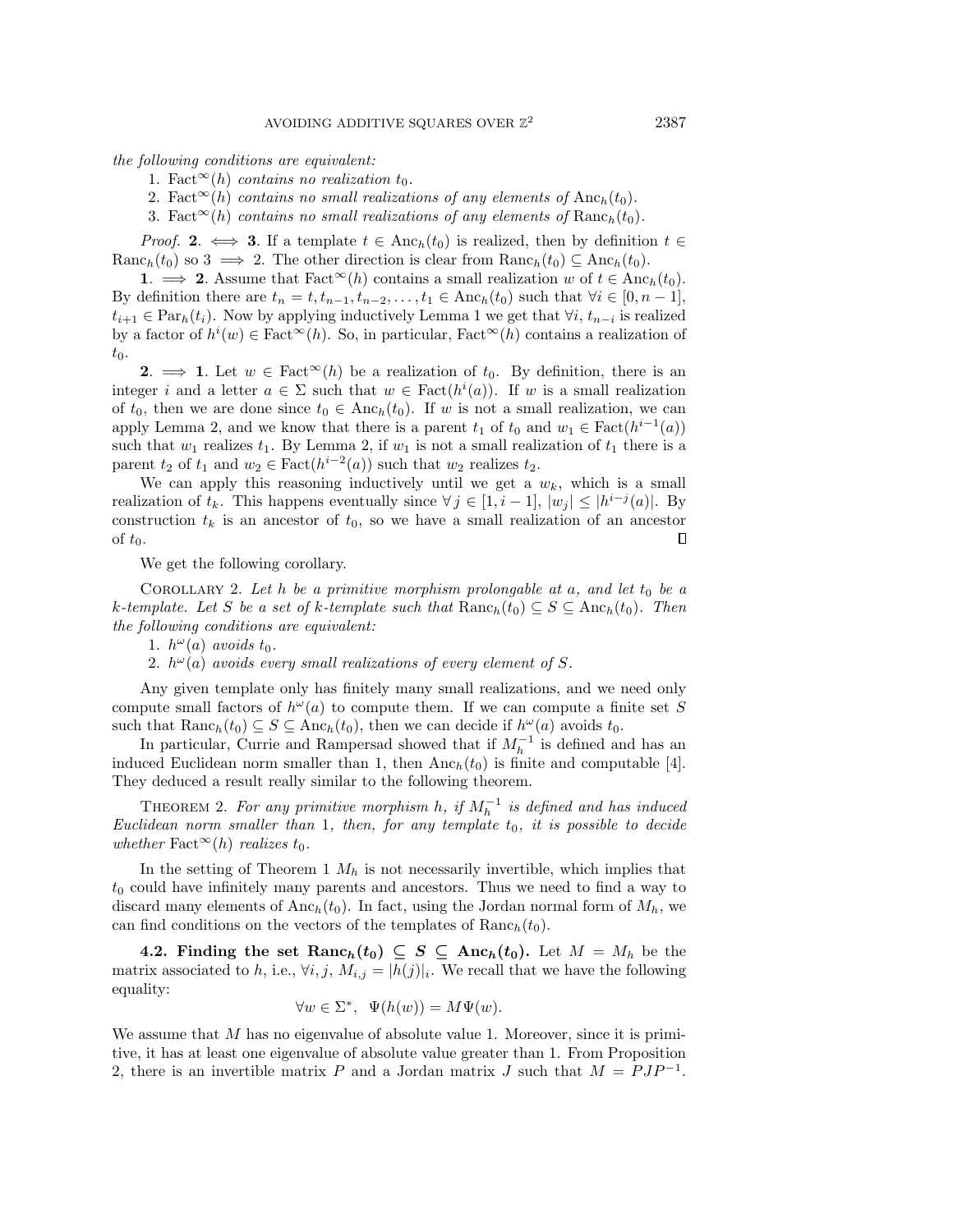Thus  $P^{-1}M = JP^{-1}$ , and for any vector **x**,  $P^{-1}M$ **x** =  $JP^{-1}$ **x**. We define the map r such that  $r(\mathbf{x}) = P^{-1}\mathbf{x}$  and its projections  $\forall i, r_i(\mathbf{x}) = (P^{-1}\mathbf{x})_i$ . Using this notation we have for any  $w, r(\Psi (h(w))) = r(M\Psi (w)) = Jr(\Psi (w))$ . Recall that J is as follows:

$$
\left(\begin{array}{cccc}J_{n_1}(\lambda_1) & & & & \\ & J_{n_2}(\lambda_2) & & 0 \\ & 0 & & \ddots & \\ & & & J_{n_p}(\lambda_p)\end{array}\right),
$$

where the  $J_{n_i}(\lambda_i)$  are Jordan blocks on the diagonal. That is,  $J_n(\lambda)$  is a  $n \times n$  matrix with  $\lambda \in \Bbb C$  on the diagonal, 1 on top of the diagonal, and 0 elsewhere. Note that it may happen that for  $i \neq j$ ,  $\lambda_i = \lambda_j$ .

**Bounds on the**  $\bf{P}$  **basis.** We introduce some additional notation used in Propo-sitions [7](#page-7-0) and [8.](#page-8-0) Given a square matrix M and  $PJP^{-1}$  a Jordan decomposition of M, let  $b : \{ 1, ..., n\} \rightarrow \{ 1, ..., p\}$  be the function that associates to an index i of M the number corresponding to its Jordan block in the matrix J; thus  $\forall i \in \{ 1, ..., n\}$ ,  $\lambda_{b(i)} = J_{i,i}$ . Let B be the map that associates to an index i the submatrix corresponding to the Jordan block containing this index,  $\forall i \in \{ 1, ..., n\} , B(i) = J_{n_{b(i)}}(\lambda_{b(i)})$ . For any vector **x** and  $1 \leq i_s \leq i_e \leq n$  such that  $i_s$  is the index of the first row of a Jordan block and  $i_e$  is the index of the last row of the same block, we denote by  $\mathbf{x}_{[i_s,i_e]}$  the subvector of x starting at index  $i_s$  and ending at index  $i_e$ , and then  $(Jx)_{[i_s,i_e]} = B(i)x_{[i_s,i_e]}$ . Let  $E_c(M)$  be the *contracting eigenspace* of M, that is, the subspace generated by columns i of P such that  $|\lambda_{b(i)}|$  < 1. Similarly, let  $E_e(M)$  be the *expanding eigenspace* of  $M$ , that is, the subspace generated by columns  $i$  of  $P$ such that  $|\lambda_{b(i)}| > 1$ . Note that  $E_c(M)$  and  $E_e(M)$  are independent from the Jordan decomposition we chose.

We show that for any vector  $\bf{x}$  appearing on a realizable ancestor of any template  $t_0$  and any i,  $|r_i(\mathbf{x})|$  is bounded, handling separately generalized eigenvectors of eigenvalues of absolute value less and more than 1. It implies that there are finitely many such integer vectors, since columns of P form a basis of  $\mathbb C^n$ .

<span id="page-7-0"></span>PROPOSITION 7. For any i such that  $|\lambda_{b(i)}| < 1$ ,  $\{ | r_i(\Psi(w))| : w \in \text{Fact}^{\infty}(h)\}$  is bounded.

*Proof.* Take i such that  $|\lambda_{b(i)}| < 1$ , and let i<sub>s</sub> (resp., i<sub>e</sub>) be the index that starts (resp., ends) the Jordan block  $b(i)$  (thus  $i_s \leq i \leq i_e$ ). Let w be a factor of Fact<sup> $\infty$ </sup>(h). Then there is a factor  $w' \in \text{Fact}(h)$ , an integer l, and for every  $j \in \{ 0, ..., l - 1\}$ , a pair of words  $(s_j, p_j) \in (Suff(h),Pref(h))$  such that

$$
w = \left(\prod_{j=0}^{l-1} h^j(s_j)\right) h^l(w') \left(\prod_{j=l-1}^{0} h^j(p_j)\right).
$$

Thus

$$
r(\Psi(w)) = \sum_{j=0}^{l-1} J^j r(\Psi(s_j)) + J^l r(\Psi(w')) + \sum_{j=0}^{l-1} J^j r(\Psi(p_j))
$$

and

$$
r(\Psi(w))_{[i_s,i_e]} = \sum_{j=0}^{i-1} B(i)^j r(\Psi(s_j p_j))_{[i_s,i_e]} + B(i)^l r(\Psi(w'))_{[i_s,i_e]}.
$$

 $l - 1$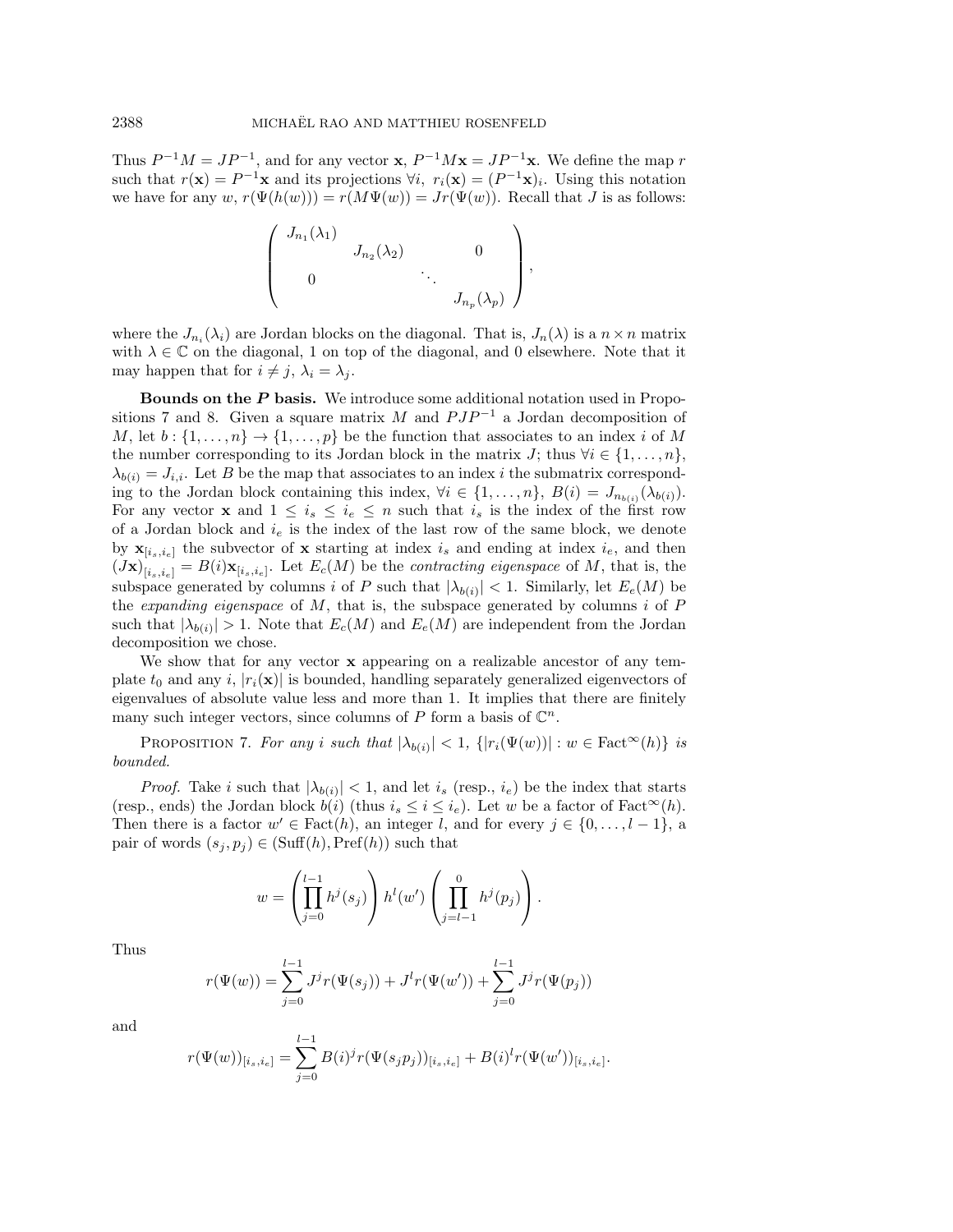Since  $\lim_{l\rightarrow \infty} \big( \sum_{j=0}^l B(i)^j \big)$  exists,  $|r_i(\Psi(w))|$  is bounded.

More precisely, a bound for  $|r_i(\Psi (w))|$  can be found in the following way. Let  $\Sigma^{-1} = \{ a^{-1} : a \in \Sigma \}$  be the set of inverses of the letters of  $\Sigma$ . Recall that the free group generated by  $\Sigma$  is the group made of the set of words over  $\Sigma \cup \Sigma^{-1}$ , where the only nontrivial equalities can be deduced from the fact that  $\forall a \in \Sigma$ ,  $aa^{-1} = a^{-1}a = \varepsilon$ . We can also extend the notion of Parikh vector such that the Parikh vector of the inverse of a letter counts as a negative occurrence of the letter. Now for any  $a \in \Sigma \cup \Sigma^{-1}$  and word s, p, and f such that  $h(a) = pfs$  we have  $fsh(a^{-1})pf = f$ . For all  $a \in \Sigma$ ,  $a \in Fact(h)$ , since h is primitive. This implies that for every  $l' > l$  one can find  $a \in \Sigma \cup \Sigma^{-1}$  and extend the sequence  $(s_j , p_j)_{j \in \{ 0, ...,l-1 \}}$ to the sequence  $(s_j, p_j)_{j\in \{ 0,\ldots, l'-1\}}$  such that

$$
w = \left(\prod_{j=0}^{l'-1} h^j(s_j)\right) h^{l'}(a) \left(\prod_{j=l'-1}^{0} h^j(p_j)\right).
$$

Thus there is an infinite sequence  $(s_j, p_j)_{j\in \mathbb{N}}$  of elements in  $(Suff(h),Pref(h))$  such that

$$
r(\Psi(w))_{[i_s,i_e]} = \sum_{j=0}^{\infty} B(i)^{j} r(\Psi(s_j p_j))_{[i_s,i_e]}.
$$

For any *i* such that  $|\lambda_{b(i)}| < 1$ ,  $r_i(\Psi(w))$  is bounded by  $\mathbf{u} \cdot \mathbf{v}$ , where

- $\bullet$  **u** is the vector such that  $\mathbf{u}_j = \max \{ | r_j (\Psi(sp))| : (s, p) \in (\text{Suff}(h),\text{Pref}(h))\},\$
- **v** is the vector such that  $\mathbf{v}_j = (1 | \lambda_{b(i)}|)^{i j 1}$  if  $j \in \{i, ..., i_e\}$  and zero otherwise. П

Let  $r_i^* = 2 \times \max\{ | r_i(\Psi(w))| : w \in \text{Fact}^{\infty}(h) \}.$  Let  $\mathcal{R}_B$  be the set of templates  $t =$  $[a_1, \ldots, a_{k+1}, \mathbf{d}_1, \ldots, \mathbf{d}_{k-1}]$  such that for every i with  $|\lambda_{b(i)}| < 1$  and  $j \in \{1, \ldots, k-1\}$ ,  $|r_i(\mathbf{d}_j)| \leq r_i^*.$ 

COROLLARY 3. Every k-template which is realized by h is in  $\mathcal{R}_B$ .

We need a tight upper bound on  $r_i^*$  for the algorithm corresponding to Theorem [1](#page-4-2) to be efficient. The bound from the last proposition could be too loose, but we can reach better bounds by considering the fact that (since  $h$  is primitive) for any  $l > 1$ ,  $h^l$  has the same factors as h. For example, for the abelian square-free morphism  $h_8$  (section [6.1\)](#page-13-2) the bound for the eigenvalue  $\lambda \sim 0.33292, +0.67077i$  is 5.9633 and becomes 1.4394 for the eigenvalue  $\lambda^{20}$  of  $(h_8)^{20}$ , while the observed bound on the prefix of size approximately 1 million of a fixed point of  $(h_8)^2$  is 1.4341.

For any k-template  $t_0$ , we denote by  $\mathbf{X}_{t_0}$  the set of all the vectors that appear on an ancestor of  $t_0$ .

<span id="page-8-0"></span>PROPOSITION 8. For every i such that  $|\lambda_{b(i)}| > 1$ , for every k-template  $t_0$ ,  $\{ |r_i(\mathbf{x})| :$  $\mathbf{x} \in \mathbf{X}_{t_0}$  is bounded.

Proof. The proof is close to the proof of Proposition [7.](#page-7-0) Let x be a vector of  $\mathbf{X}_{t_0}$ . If it is not a vector of  $t_0$ , then it appears on a template t which is a parent of an ancestor  $t'$  of  $t_0$ . If  $x'$  is the vector at the corresponding position in  $t'$ , then, by definition of parent, there are  $s, s', p, p' \in (\text{Suff}(h), \text{Suff}(h), \text{Pref}(h), \text{Pref}(h))$  such that  $x' = Mx + \Psi (sp) - \Psi (s'p').$ 

By induction there is a vector  $\mathbf{x}_0$  of  $t_0$ , an integer l, and a sequence of 4-tuple of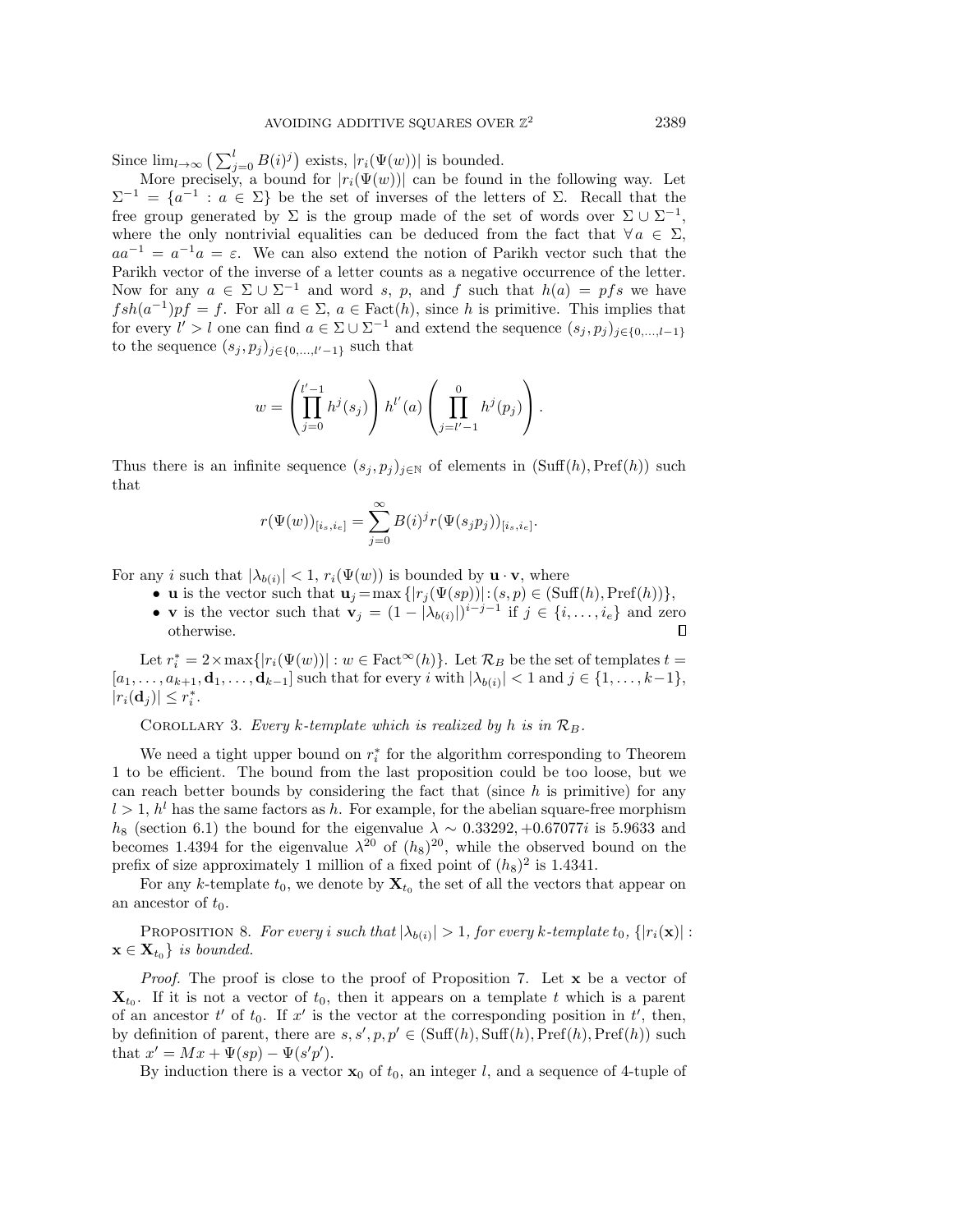words  $(s_j, s'_j, p_j, p'_j)_{0 \leq i \leq l-1} \in (\text{Suff}(h), \text{Suff}(h), \text{Pref}(h), \text{Pref}(h))^{0 \leq i \leq l-1}$  such that

$$
\mathbf{x}_0 = \sum_{j=0}^{l-1} M^j \Psi(s_j p_j) + M^l \mathbf{x} - \sum_{j=0}^{l-1} M^j \Psi(s'_j p'_j).
$$

Thus

$$
r(\mathbf{x}_0) = \sum_{j=0}^{l-1} J^j r(\Psi(s_j p_j) - \Psi(s'_j p'_j)) + J^l r(\mathbf{x}).
$$

Let  $i_s$  (resp.,  $i_e$ ) be the starting (resp., ending) index of the block  $b(i)$ . Thus

$$
B(i)^{l} r(\mathbf{x})_{[i_s,i_e]} = r(\mathbf{x}_0)_{[i_s,i_e]} + \sum_{j=0}^{l-1} B(i)^{j} r(\Psi(s'_j p'_j) - \Psi(s_j p_j))_{[i_s,i_e]}.
$$

Moreover, we know that  $B(i)$  is invertible so

$$
r(\mathbf{x})_{[i_s,i_e]} = B(i)^{-1} r(\mathbf{x}_0)_{[i_s,i_e]} + \sum_{j=0}^{l-1} B(i)^{j-l} r(\Psi(s'_j p'_j) - \Psi(s_j p_j))_{[i_s,i_e]}.
$$

The only eigenvalue of  $B(i)^{-1}$  is  $\lambda_{b(i)}^{-1}$ , which has absolute value less than 1, and thus  $\sum_{j=1}^{\infty} ||B(i)^{-j}||$  converges. Hence  $||r(\mathbf{x})_{[i_s,i_e]}||$  can be bounded by a constant depending only on h, P, J, and i. Thus there is a constant  $r_{i,t_0}^*$  such that  $\forall \mathbf{x} \in \mathbf{X}_{t_0}$ ,  $|r_i(\mathbf{x})| \leq r^*_{i,t_0}.$ 

In the subsection *Computing S efficiently*, we explain why we do not need to compute a value for the bound  $r_{i,t_0}^*$ . Since the columns of P form a basis, Propositions [7](#page-7-0) and [8](#page-8-0) imply that the norm of any vector of a k-template from  $\mathcal{R}_B \cap \text{Anc}_h(t_0)$  is bounded, and thus  $\mathcal{R}_B \cap \text{Anc}_h(t_0)$  is finite. We sum up all of the interesting properties about  $\mathcal{R}_B \cap \text{Anc}_h(t_0)$  in the next corollary.

<span id="page-9-0"></span>COROLLARY 4. For any template  $t_0$  and any morphism h whose matrix has no eigenvalue of absolute value 1, we have

• 
$$
\text{Ranc}_h(t_0) \subseteq \mathcal{R}_B \cap \text{Anc}_h(t_0) \subseteq \text{Anc}_h(t_0),
$$

 $\bullet \mathcal{R}_B \cap \text{Anc}_h(t_0)$  is finite.

From Corollaries [2](#page-6-0) and [4,](#page-9-0) we know that if we can compute  $\mathcal{R}_B \cap \text{Anc}_h(t_0)$ , then we can decide whether  $h_{\omega}(a)$  avoids abelian kth powers.

We can deduce from Propositions [7](#page-7-0) and [8](#page-8-0) a naive algorithm to compute a set  $S$  of templates such that  $\text{Ranc}_h(t_0) \subseteq S \subseteq \text{Anc}_h(t_0)$ . We first compute a set of templates  $T_{t_0}$  whose vectors' coordinates in basis P are bounded by  $r_i^*$  or  $r_{i,t_0}^*$ , then we compute the parent relation inside  $T_{t_0}$  and we select the parents that are accessible from  $t_0$ . This naive algorithm is not efficient. We explain at the end of this section a more efficient way to compute such a set  $S$ , based on the fact that for morphisms whose fixed points avoid abelian powers, the set of ancestors  $\mathcal{R}_B \cap \text{Anc}_h(t_0)$  is usually very small relative to  $T_{t_0}$ .

We summarize the proof of Theorem [1.](#page-4-2) We know from Corollary [4](#page-9-0) that one can compute a set S such that  $\text{Ranc}_h(t_0) \subseteq S \subseteq \text{Anc}_h(t_0)$ . Moreover, from Corollary [2](#page-6-0) we know that the following are equivalent:

1.  $h^{\omega}(a)$  avoids  $t_0$ .

2.  $h^{\omega}(a)$  avoids every small realizations of every elements of S.

For any integer l, we can compute every factor of  $h^{\omega}(a)$  of bounded size l. Moreover,  $S$  is finite so we can check every template of  $S$  one by one. Therefore, we can check condition 2 with a computer. Hence one can decide whether  $h^{\omega}(a)$  avoids  $t_0$ .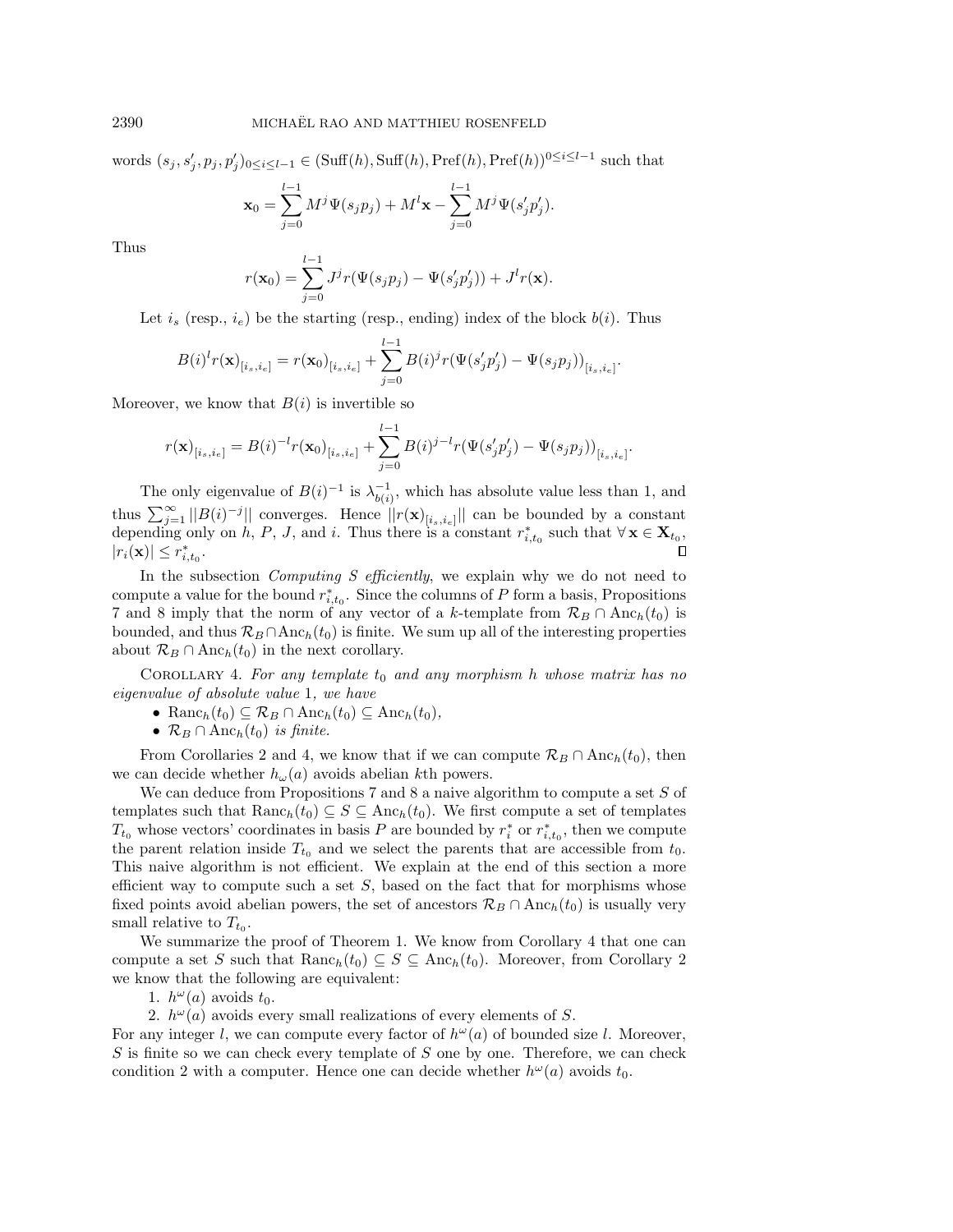Computing S efficiently. The following algorithm does not necessarily compute  $\mathcal{R}_B \cap \text{Anc}_h(t_0)$ , but a set S such that  $\text{Ranc}_h(t_0) \subseteq S \subseteq \mathcal{R}_B \cap \text{Anc}_h(t_0)$ . We compute recursively a set of templates  $A_{t_0}$  that we initialize at  $\{ t_0\}$ , and each time that we add a new template t, we compute the set of parents of t which are in  $\mathcal{R}_B$  and add them to  $A_{t_0}$ . At any time we have  $A_{t_0} \subseteq \mathcal{R}_B \cap \text{Anc}_h(t_0)$ , which is finite so this algorithm terminates. Moreover, if a parent of a template is realizable, then this template also is realizable. It implies that, in the end,  $\text{Ranc}_h(t_0) \subseteq A_{t_0}$ .

We need to be able to compute a finite superset of the set of realizable parents of a template. Let  $t = [a_1, \ldots, a_{k+1}, \mathbf{d}_1, \ldots, \mathbf{d}_{k-1}]$  be a template, and assume that  $t' = [a'_1, \ldots, a'_{k+1}, \mathbf{d'}_1, \ldots, \mathbf{d'}_{k-1}]$  is a parent of t, and t' is realizable by h. Then there are  $p_1, s_1, \ldots, p_{k+1}, s_{k+1} \in \Sigma^*$  such that

- $\bullet \ \forall i \in \{ 1, \ldots, k + 1\}, h(a'_i) = p_i a_i s_i,$
- $\bullet \ \forall i \in \{ 1, \ldots, k 1\} ,$   $\mathbf{d}_i = M \mathbf{d'}_i + \Psi (s_{i+1}p_{i+2}) \Psi (s_i p_{i+1}).$

There are finitely many ways of choosing the  $a'_i$  in  $t'$  and finitely many ways of choosing the  $s_i$  and the  $p_i$ , so we need only be able to compute the possible values of the  $\mathbf{d'}_i$  of a template with fixed  $a'_1, \ldots, a'_{k+1}$  and  $s_1, p_1, \ldots, s_{k+1}, p_{k+1}$ . (Note that this is easy if  $M$  is invertible.)

Suppose we want to compute  $\mathbf{d'}_m$  for some m. That is, we want to compute all of the integer solutions **x** of  $M$ **x** = **v**, where **v** = **d**<sub>m</sub> -  $\Psi (s_{m+1}p_{m+2}) + \Psi (s_m p_{m+1}).$ Moreover, since we are interested in realizable parents we can restrict ourselves to solutions that respect the bounds from Proposition [7.](#page-7-0) The rest is only linear algebra.

First, we can use the Smith decomposition of M, as explained after Proposi-tion [3,](#page-3-0) in order to find a particular solution  $\mathbf{x}_0$  and a basis  $(\beta_1, \ldots, \beta_{\kappa})$  (where  $\kappa = \dim \ker(M)$  of the lattice  $\Lambda = \ker(M) \cap \mathbb{Z}^n$ . If this equation has no integer solution, then the template t has no parents with this choice of  $a_i$ ,  $p_i$ , and  $s_i$ . We are only interested in parents realizable by  $h$ , so we want to compute the set  $\mathbf{X} = \{ \mathbf{x} \in \mathbf{x_0} + \Lambda : \forall i \text{ s.t. } |\lambda_{b(i)}| < 1, |r_i(\mathbf{x})| \leq r_i^* \}.$  Since  $\Lambda$  is included in the union of the generalized eigenspaces of eigenvalue 0, we know by Proposition [7](#page-7-0) that  $X$  is finite. Let  $\mathcal B$  be the matrix whose columns are the elements of the basis  $(\beta_1, \ldots, \beta_\kappa)$ , and let  $\mathbf{X}_{\mathcal{B}} = \{ \mathbf{x} \in \mathbb{Z}^{\kappa} : \mathbf{x}_{0} + \mathcal{B}\mathbf{x} \in \mathbf{X} \}.$  ker(M) is generated by  $\mathcal{B}$  but also by the generalized eigenvectors corresponding to a null eigenvalue which are columns of P. So there is a matrix Q made of rows of  $P^{-1}$  such that  $Q\mathcal{B}$  is invertible. All of the rows of Q are rows of  $P^{-1}$ ; thus from Proposition [7](#page-7-0) there are  $c_1, \ldots, c_\kappa \in \mathbb{R}$  such that for any  $\mathbf{x} \in \mathbf{X}_{\mathcal{B}}$  and  $i \in \{1, ..., \kappa \}, | (Q(\mathcal{B}\mathbf{x}+\mathbf{x_0}))_i | \leq c_i$  and thus  $| (Q\mathcal{B}\mathbf{x})_i | \leq c_i + | (Q\mathbf{x_0})_i |$ . Then

$$
||Q\mathcal{B}\mathbf{x}||^2 \leq \sum_{i=1}^{\kappa} (c_i + |(Q\mathbf{x_0})_i|)^2.
$$

Let  $c = \sum_{i=1}^{\kappa} (c_i + |(Q\mathbf{x_0})_i|)^2$ . From Proposition [4,](#page-3-1) if  $\mu_{min}$  is the smallest eigenvalue of  $(Q\mathcal{B})^*(\overline{Q}\mathcal{B})$ , then  $\mu_{min} ||\mathbf{x}||^2 \leq ||Q\mathcal{B}\mathbf{x}||^2 \leq c$ . Moreover,  $Q\mathcal{B}$  is invertible, thus  $\mu_{min} \neq 0$ , and  $\mathbf{X}_{\mathcal{B}}$  contains only integer points in the ball of radius  $\sqrt{\frac{c}{\mu_{min}}}$ . We can easily compute a finite superset of  $X_\beta$ , and thus of X, and then we can select the elements that are actually in **X**. The choice of  $x_0$  is significant for the sharpness of the bound c; it is preferable to take an  $x_0$  nearly orthogonal to ker(M).

<span id="page-10-0"></span>**5. Applications.** If a morphism h has k eigenvalues of absolute value less than 1 (counting their algebraic multiplicities), then Proposition [7](#page-7-0) tells us that the Parikh vectors of the factors of Fact<sup> $\infty$ </sup>(h) are close to the subspace  $E_e(M_h)$  of dimension  $n - k$ . This can be useful to avoid patterns in images of Fact<sup> $\infty$ </sup>(h).

If one tries to avoid a template t in a morphic word  $g(h^\infty)$ , with  $g : \Sigma \rightarrow \Sigma'$  and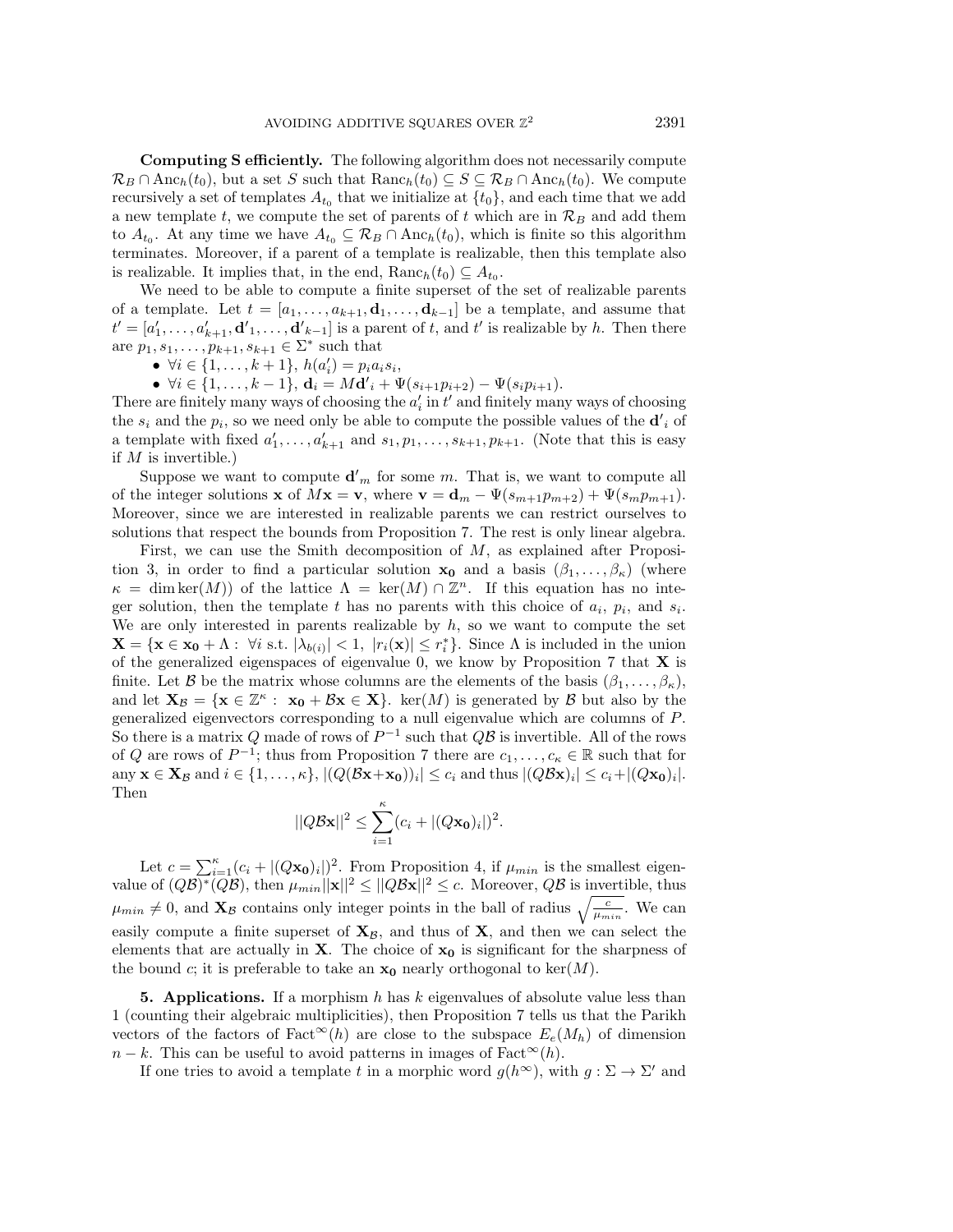$|\Sigma'| < |\Sigma|$ , then the set of parents of t is generally infinite: the set of the vectors in the parents is close to the subspace  $\ker(M_g)$  of dimension  $|\Sigma | - | \Sigma' |$  (if  $M_g$  has full rank). But if the intersection of  $\text{ker}(M_q)$  with  $E_e(M_h)$  is of dimension 0, then we can generate a finite superset of the realizable parents, and decide with the algorithm from section [4.](#page-4-0)

We can use the same idea to avoid additive powers. This is a generalization of the method used in [\[3\]](#page-16-2) to show that we can avoid additive cubes in a word over  $\{ 0, 1, 3, 4\}$ .

We present here two applications of this method: decide if a morphic word does not contain large abelian powers and decide if a pure morphic word avoids additive powers. Other possible applications, such as deciding if a morphic word avoids kabelian powers, are not explained here, but the method can be easily generalized.

5.1. Deciding if a morphic word contains large abelian power. In this subsection, we explain how to decide whether a morphic word  $g(h^{\infty}(a))$  avoids large abelian kth powers.

<span id="page-11-0"></span>PROPOSITION 9. Let  $h : \Sigma^* \mapsto \Sigma^*$  and  $g : \Sigma^* \mapsto \Sigma'^*$  be two morphisms, and let  $M_h$  and  $M_g$  be the matrices associated to those morphisms. If  $M_h$  has no eigenvalue of absolute value 1 and  $E_e(M_h) \cap \ker(M_g) = {\{\vec{\sigma}\}}$ , then for any template t' one can compute a finite set S that contains any template realizable by h and the parent of  $t'$ by g.

Proof. The proof is similar to the computation of parents in section [4.](#page-4-0) Let  $M_h = PJP^{-1}$  be a Jordan decomposition of  $M_h$ . Let  $\kappa = \dim \ker(M_g)$ , and let  $\Lambda = \ker(M_g) \cap \mathbb{Z}^{\kappa}$ . We use the Smith decomposition of  $M_g$  to get the matrix B, whose columns form an integral basis of  $\Lambda$ . Assume  $t = [a_1, \ldots, a_{k+1}, \mathbf{d}_1, \ldots, \mathbf{d}_{k-1}]$  is realizable by h and the parent of  $t' = [a'_1, \ldots, a'_{k+1}, \mathbf{d'}_1, \ldots, \mathbf{d'}_{k-1}]$  by g. Then there are  $p_1, s_1, \ldots, p_{k+1}, s_{k+1} \in \Sigma^*$  such that

 $\bullet \ \forall i, g(a_i) = p_i a_i' s_i,$ 

 $\bullet \ \forall i, \mathbf{d'}_i = M_g \mathbf{d}_i + \Psi(s_{i+1}p_{i+2}) - \Psi(s_i p_{i+1}).$ 

There are finitely many choices for the  $a_i$ ,  $s_i$  and  $p_i$ . We need to be able to compute all the possible values for  $\mathbf{d}_m$  for some m with fixed  $a_1, \ldots, a_{k+1}$  and  $p_1, s_1, \ldots, p_{k+1}, s_{k+1}$ . Then  $\mathbf{d}_m$  is an integer solution of  $M_g \mathbf{x} = \mathbf{v}$ , with  $\mathbf{v} = \mathbf{d'}_m + \Psi (s_m p_{m+1}) - \Psi (s_{m+1} p_{m+2}).$ We will see that we have only finitely many choices for  $\mathbf{d}_m$ . As already explained in section [3,](#page-3-2) if such a solution exists, then  $\mathbf{d}_m \in \mathbf{x}_0 + \Lambda$ , and  $\mathbf{x}_0$  can be found with the Smith decomposition of  $M_q$ .

Let Q be the rectangular submatrix of  $P^{-1}$  such that the *i*th line of  $P^{-1}$  is a line of Q if and only if  $|\lambda_{b(i)}| < 1$ . For every  $\mathbf{x} \in \mathbb{C}^{\kappa} \setminus \{\vec{\sigma}\}, B\mathbf{x} \in \text{ker}(M_g)$  by definition of B. Then, by hypothesis,  $Bx \notin E_e(M_h)$  and  $QBx \neq 0$  since the lines of Q generate the subspace orthogonal to  $E_e(M_h)$ . Thus we have rank $(QB) = \kappa$ , which implies that there is a submatrix  $Q'$  of Q such that  $Q'B$  is invertible.

From Proposition [7,](#page-7-0)  $\forall i \in \{ 1, \ldots, \kappa \},$  there is  $c_i \in \mathbb{R}$  such that for any two factors u and v of  $\text{Fact}^{\infty}(h), | (Q'(\Psi(u) - \Psi(v)))_i | \leq c_i.$ 

Let  $\mathbf{X} = \{ \mathbf{x} \in \mathbf{x_0} + \Lambda : \forall i \in \{ 1, ..., \kappa \}, | (Q'\mathbf{x})_i | \leq c_i \}.$  Since we are only interested in realizable solutions,  $\mathbf{d}_m$  has to be in **X**. Let  $\mathbf{X}_B = \{ \mathbf{x} \in \mathbb{Z}^{\kappa} : (x_0 + B\mathbf{x}) \in \mathbf{X} \}$ and  $\mathbf{x} \in \mathbf{X}_B$ . Then  $\forall i, |(Q'(\mathbf{Bx} + \mathbf{x_0}))_i| \leq c_i$  and thus  $|(Q'(\mathbf{Bx}))_i| \leq c_i + |(Q'\mathbf{x_0})_i|$ . Then  $||Q'Bx||^2 \leq \sum_{i=1}^l (c_i + |(Q'x_0)_i|)^2 = c$ . From Proposition [4,](#page-3-1) if  $\mu_{min}$  is the smallest eigenvalue of  $(Q'B)^*(Q'B)$ , we have  $\mu_{min} ||\mathbf{x}||^2 \leq ||Q'B\mathbf{x}||^2 \leq c$ . Since  $Q'B$ is invertible,  $\mu_{min} \neq 0$  and  $||\mathbf{x}|| \leq \sqrt{\frac{c}{\mu_{min}}}$ . Then  $\mathbf{X}_B$  and  $\mathbf{X}$  are finite, and we can easily compute them. $\Box$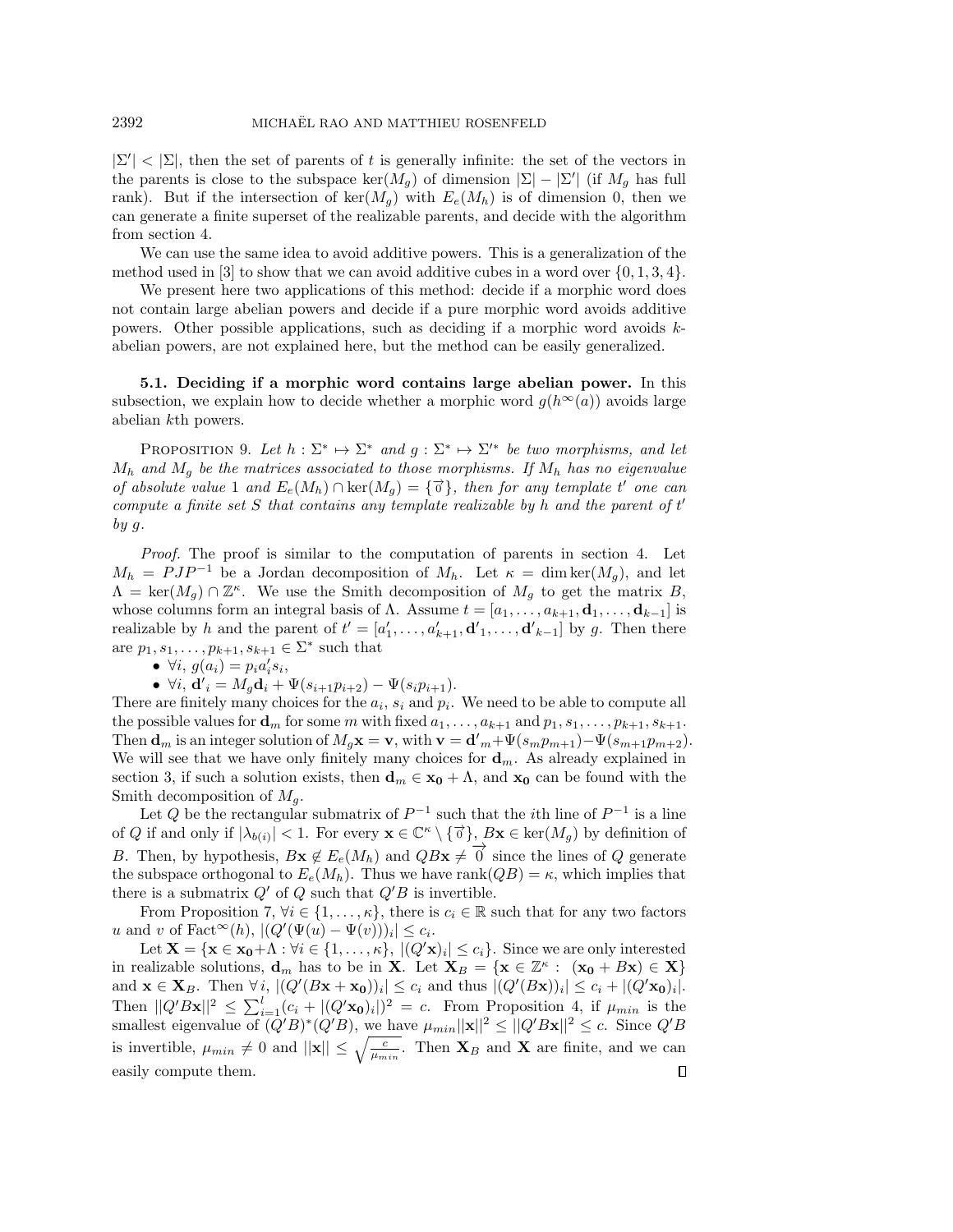We can easily adapt the proof of Lemma [2](#page-5-0) to get the following proposition.

<span id="page-12-0"></span>PROPOSITION 10. If no parent of the k-template  $[\varepsilon, \ldots, \varepsilon, \overrightarrow{0}, \ldots, \overrightarrow{0}]$  by g is realizable by h, then  $g(Fact^{\infty}(h))$  avoids abelian kth powers of a period larger than  $\max_{a \in \Sigma} |g(a)|$ .

The condition of Proposition [10](#page-12-0) can be easily checked by a computer using Propo-sition [9](#page-11-0) and Theorem [1.](#page-4-2) If one wants to decide whether  $g(Fact^{\infty}(h))$  avoids abelian kth powers of period at least  $p \leq \max_{a \in \Sigma} |g(a)|$ , then one can use Proposition [10](#page-12-0) and check if  $g(Fact^{\infty}(h))$  does not contain an abelian kth power of period l for every  $p \leq l < \max_{a \in \Sigma} |g(a)|$ . If  $p > \max_{a \in \Sigma} |g(a)|$ , then one can take a large enough integer k such that  $p \leq \max_{a \in \Sigma} |g(h^k(a))|$  and do the computation on  $g \circ h^k$  instead of g. Note that if  $E_e(M_h) \cap \ker(M_g) = {\{\overrightarrow{\sigma}\}}$ , then for every  $k \in \mathbb{N}$ ,  $E_e(M_h) \cap \ker(M_{g \circ h^k}) = {\{\overrightarrow{\sigma}\}}$ . Otherwise, for the sake of contradiction let  $\mathbf{x} \in (E_e(M_h) \cap \ker(M_{g \circ h^k})) \setminus \{\vec{\sigma}\}.$  Then  $M_h^k$ **x**  $\in$  ker $(M_g)$ . Moreover,  $\mathbf{x} \in E_e(M_h) \setminus \{\vec{\sigma}\}$ , so  $M_h^k$ **x**  $\in E_e(M_h)$  and  $M_h^k$ **x**  $\neq \vec{\sigma}$ . Thus  $M_h^k \mathbf{x} \in E_e(M_h) \cap \ker(M_g) \setminus \{ \vec{\sigma} \},$  and we have a contradiction.

Consequently we have the following theorem.

<span id="page-12-1"></span>THEOREM 3. Let  $h : \Sigma^* \to \Sigma^*$  be a primitive morphism with no eigenvalue of absolute value 1, let  $g: \Sigma^* \to \Sigma'^*$  be a morphism, and let  $p, k \in \mathbb{N}$ . If  $E_e(M_h) \cap$  $\ker(M_g) = \{ \vec{\sigma} \}$ , then one can decide whether  $g(h^{\infty}(a))$  avoids abelian kth powers of period larger than p.

In section [6.4,](#page-15-1) we present a morphic word over 3 letters which avoids abelian squares of period more than 5.

5.2. Deciding if a pure morphic word avoids additive powers on  $\mathbb Z^d$ . In this part we consider the morphism  $\Phi : (\Sigma^*,.) \to (\mathbb{Z}^d, +)$  with  $d \in \mathbb{N}$ . Let the matrix  $F_{\Phi}$  be such that  $\forall w, \Phi (w) = F_{\Phi} \Psi (w).$ 

PROPOSITION 11. If  $M_h$  has no eigenvalue of absolute value 1 and  $E_e(M_h) \cap$  $\ker(F_{\Phi}) = \{\vec{\sigma}\},\$  then one can compute a finite set of templates S such that each kth power modulo  $\Phi$  in Fact<sup> $\infty$ </sup>(h) is a realization of a template in S.

*Proof.* Let  $\kappa = \dim \ker(F_\Phi)$ , and let  $\Lambda = \ker(F_\Phi) \cap \mathbb{Z}^d$ . By definition any kth power modulo  $\Phi$  realizes at least one template of the form  $t = [\varepsilon, \ldots, \varepsilon, \mathbf{d}_1, \ldots, \mathbf{d}_{k-1}],$ where  $\forall i, \mathbf{d}_i \in \Lambda$ . We use the Smith decomposition of  $F_\Phi$ , as explained after Propo-sition [3,](#page-3-0) to get the matrix B, whose columns form an integral basis of  $\Lambda$ .

Let Q be the rectangular submatrix of  $P^{-1}$  such that the *i*th line of  $P^{-1}$  is a line of Q if and only if  $|\lambda_{b(i)}|$  < 1. By definition of B, for every  $\mathbf{x} \in \mathbb{C}^{\kappa} \setminus \{\vec{0}\},$  $B\mathbf{x} \in \text{ker}(F_{\Phi})$ ; then, by hypothesis,  $B\mathbf{x} \notin E_e(M_h)$ . Since the lines of Q generate the subspace orthogonal to  $E_e(M_h)$ ,  $QBx \neq 0$ . Thus we have rank $(QB) = \kappa$ , which implies that there is a submatrix  $Q'$  of  $Q$  such that  $Q'B$  is invertible.

For all  $i \in \{ 1, ..., \kappa \}$ , let  $p_i$  be the function such that  $\forall$  vector  $\mathbf{x}, p_i(\mathbf{x}) = (Q'\mathbf{x})_i$ . From Proposition [7,](#page-7-0)  $\forall i \in \{ 1, ..., \kappa \}$ , there is  $c_i \in \mathbb{R}$  such that for any two factors u and v of Fact<sup> $\infty$ </sup> $(h)$ ,  $| p_i(\Psi (u) - \Psi (v)) | \leq c_i$ .

Let  $\mathbf X = \{ \mathbf x \in \Lambda : \forall i \in \{ 1, ..., \kappa \}, | p_i(\mathbf x)| \leq c_i\}.$  Since we are only interested in realizable templates for S, we can add the following condition:  $\forall i, \mathbf{d}_i \in \mathbf{X}$ .

Let  $\mathbf{X}_B = \{ \mathbf{x} \in \mathbb{Z}^{\kappa} : B\mathbf{x} \in \mathbf{X} \}$  and  $\mathbf{x} \in \mathbf{X}_B$ . Then  $\forall i, |p_i(B\mathbf{x})| \leq c_i$ , and then  $||Q'B\mathbf{x}||^2 \leq \sum_{i=1}^l c_i^2 = c$ . From Proposition [4,](#page-3-1) if  $\mu_{min}$  is the smallest eigenvalue of  $(Q'B)^*(Q'B)$ , we have  $\mu_{min} ||\mathbf{x}||^2 \leq ||Q'B\mathbf{x}||^2 \leq c$ . Since  $Q'B$  is invertible,  $\mu_{min} \neq 0$ and  $||\mathbf{x}|| \leq \sqrt{\frac{c}{\mu_{min}}}$ . Then  $\mathbf{X}_B$  and  $\mathbf{X}$  are finite, and we can easily compute them.

Therefore, we can compute  $S = \{ [\varepsilon, \ldots, \varepsilon, \mathbf{d}_1, \ldots, \mathbf{d}_{k-1}] : \forall i, \mathbf{d}_i \in \mathbf{X}\}.$  $\Box$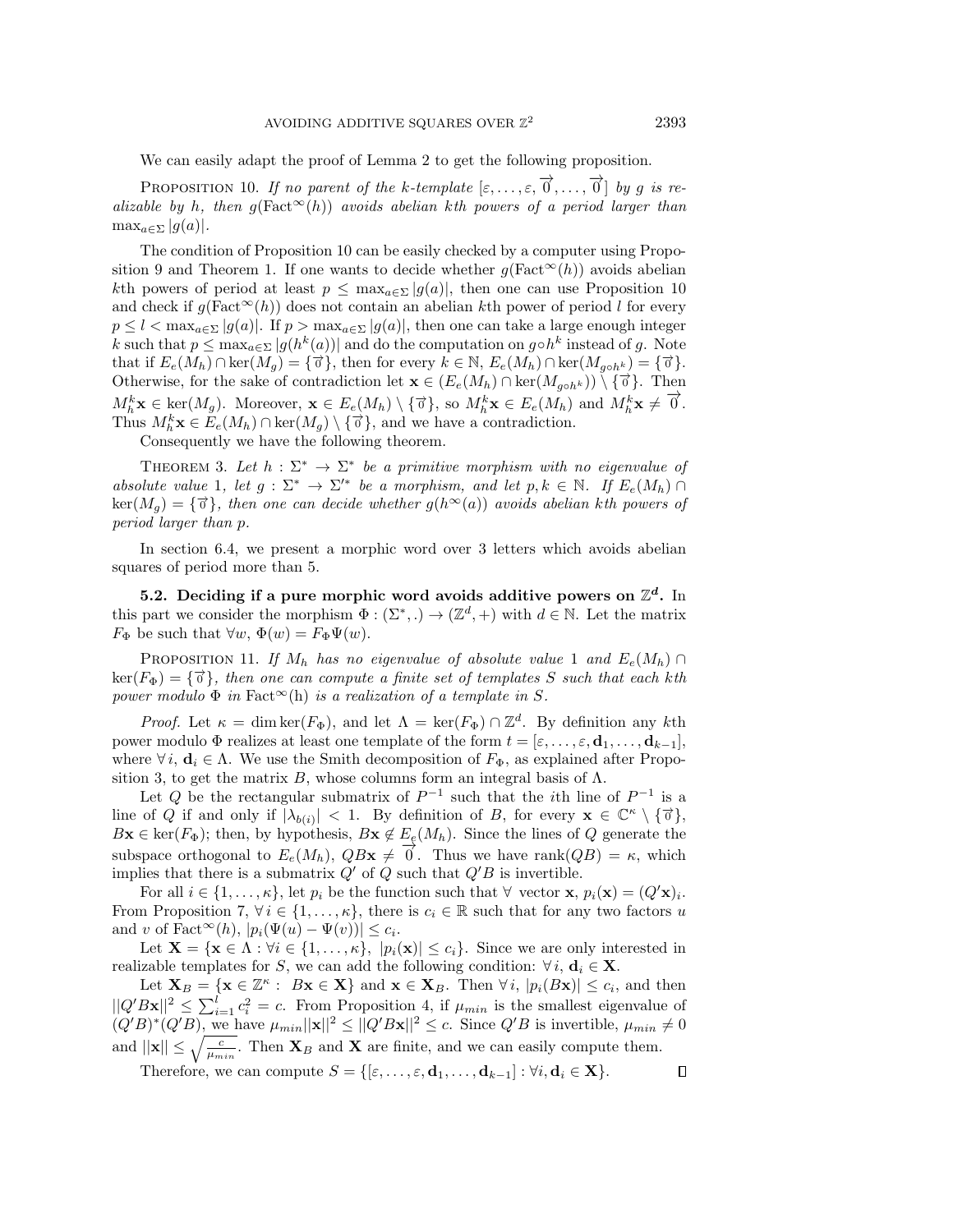From Theorem [1](#page-4-2) we know that for any given template we can decide whether it is avoided by a word generated by a primitive morphism with no eigenvalue of absolute value 1. We can deduce the following result.

<span id="page-13-3"></span>THEOREM 4. Let  $h : \Sigma^* \rightarrow \Sigma^*$  be a primitive morphism with no eigenvalue of absolute value 1, and let  $\Phi : \Sigma^* \to \mathbb{Z}^d$  be a morphism. If  $E_e(M_h) \cap \ker(\Phi) = \{ \vec{\sigma} \},$ then one can decide whether every word in Fact  $\infty(h)$  avoids kth powers modulo  $\Phi$ .

The conditions from Theorem [4](#page-13-3) seem restrictive, but we can apply this theorem to every morphic word avoiding additive powers that we found. It seems reasonable to think that the condition  $E_e(M_h) \cap \ker(\Phi) = {\{\vec{\sigma}\}}$  is necessary in order to generate a word avoiding  $k$ th power modulo  $\Phi$ . But for the sake of completeness, we ask the following question.

PROBLEM 2. Is there an algorithm deciding kth power modulo  $\Phi$  freeness of (pure) morphic words?

<span id="page-13-0"></span>6. Results. In this section we use the algorithms described in sections [4](#page-4-0) and [5](#page-10-0) to show that additive squares are avoidable over  $\mathbb{Z}^2$ , and that abelian squares of period more than 5 are avoidable over the ternary alphabet. We also give some other new results about additive power avoidability and long 2-abelian power avoidability.

<span id="page-13-2"></span>**6.1.** Abelian-square-free pure morphic words. Let  $h_6$  be the following morphism:

$$
h_6: \left\{ \begin{array}{ll} a \to & ace, & b \to & adf, \\ c \to & bdf, & d \to & bdc, \\ e \to & afe, & f \to & bce. \end{array} \right.
$$

THEOREM 5.  $h_6^{\omega}(a)$  is abelian square-free.

<span id="page-13-1"></span>We provide a computer  $program<sup>1</sup>$  $program<sup>1</sup>$  $program<sup>1</sup>$  that applies the algorithm described in the previous section in order to show Theorem [5.](#page-13-1)

The matrix associated has the following eigenvalues:  $0$  (with algebraic multiplicity 1 ne matrix associated has the following eigenvalues: 0 (with algebra), 3,  $\sqrt{3}$ , and  $-\sqrt{3}$ . A Jordan decomposition of  $M_{h_6}$  is  $PJP^{-1}$ , with

| $\left[ \begin{array}{cccccc} 0 & 1 & 0 & 0 & 0 & 0 & - \\ 0 & 0 & 0 & 0 & 0 & 0 & 0 \\ 0 & 0 & 0 & 0 & 0 & 0 & 0 \\ 0 & 0 & 0 & 3 & 0 & 0 & 0 \\ \end{array} \right]$ | and |               |                |  | $\begin{bmatrix} -\frac{1}{2} & 0 & -1 & 1 & 2+\sqrt{3} & 2-\sqrt{3} \end{bmatrix}$<br>$\frac{1}{2}$ -1 0 1 -2- $\sqrt{3}$ $\sqrt{3}$ -2<br>$\begin{bmatrix} -\frac{1}{2} & 1 & -1 & 1 & -1 & -1 \\ 0 & 0 & 1 & 1 & -3 & -2\sqrt{3} & 2\sqrt{3} & -3 \end{bmatrix}$<br>$0 \quad \frac{1}{2} \quad 1 \quad 1 \quad 3+2\sqrt{3} \quad 3-2\sqrt{3}$ |  |
|------------------------------------------------------------------------------------------------------------------------------------------------------------------------|-----|---------------|----------------|--|--------------------------------------------------------------------------------------------------------------------------------------------------------------------------------------------------------------------------------------------------------------------------------------------------------------------------------------------------|--|
| $\begin{bmatrix} 0 & 0 & 0 & 0 & -\sqrt{3} \end{bmatrix}$                                                                                                              |     | $\frac{1}{2}$ | $-\frac{1}{2}$ |  | $\begin{array}{ccccccccc} 0 & 1 & & 1 & & 1 \end{array}$                                                                                                                                                                                                                                                                                         |  |

.

The bounds on  $r_i^*$ ,  $i \in \{ 1, 2, 3\}$ , computed as explained in the proof of Proposition [7](#page-7-0) on  $(h_6)^2$ , are, respectively, 4,  $\frac{4}{3}$ , and  $\frac{4}{3}$ . The template  $[\varepsilon, \varepsilon, \varepsilon, \overrightarrow{0}]$  has 28514 parents with respect to those bounds, and it has 48459 different ancestors including itself. None of the factors of  $h_6^{\omega}(a)$  is a small realization of a forbidden template so we can conclude that  $h_6^{\omega}(a)$  avoids abelian squares.

From Proposition [7,](#page-7-0) the Parikh vectors of the factors of  $h_6^{\omega}(a)$  are close to a subspace of dimension 3. The conditions from Theorem [3](#page-12-1) explain why finding this morphism is the first step in showing that long abelian squares are avoidable over the ternary alphabet. It seems hard to find simpler morphisms with this property; in particular we are interested in the following question.

<span id="page-13-4"></span><sup>&</sup>lt;sup>1</sup>The code can be found in the supplementary materials (M114937<sub>-01</sub>.zip [\[local](M114937_01.zip)[/web](http://epubs.siam.org/doi/suppl/10.1137/17M1149377/suppl_file/M114937_01.zip) 11.4KB]).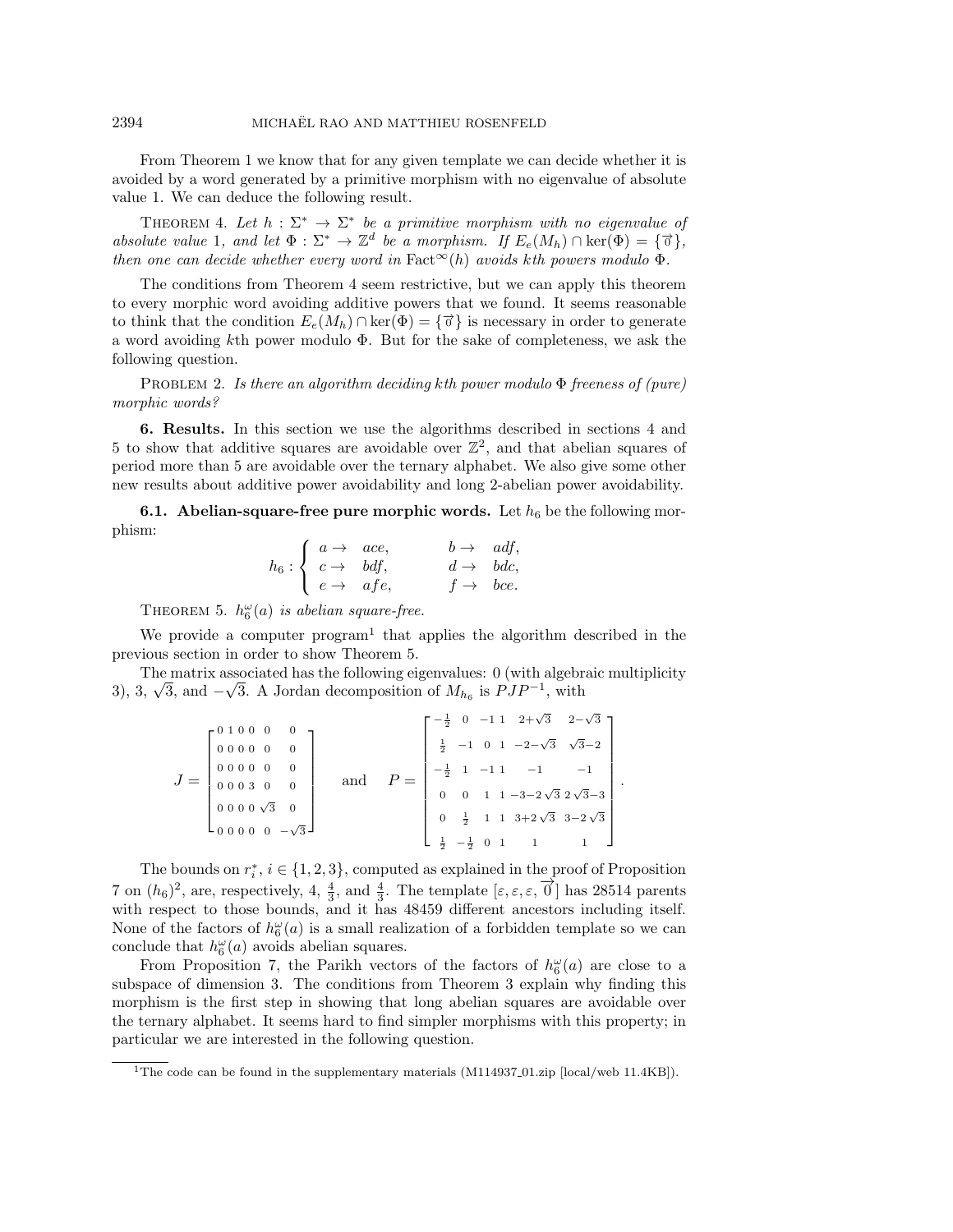PROBLEM 3. Is there an abelian square-free pure morphic word over 4 or 5 letters generated by a morphism with only 3 eigenvalues of norm at least 1?

In fact, for similar reasons, a positive answer to the following question could help show that additive squares are avoidable over  $\mathbb{Z}$ .

PROBLEM 4. Is there an abelian square-free pure morphic word generated by a morphism with only 2 eigenvalues of norm at least 1?

Let  $h_8$  be the following morphism:

|                                                                                               | $b \rightarrow g,$   |  |
|-----------------------------------------------------------------------------------------------|----------------------|--|
| $h_8: \left\{ \begin{array}{ccc} a \to & h, \\ c \to & f, \\ e \to & hc, \end{array} \right.$ | $d \rightarrow e$ ,  |  |
|                                                                                               | $f \rightarrow ac$ , |  |
| $g \rightarrow db$ ,                                                                          | $h \rightarrow e b.$ |  |

THEOREM 6. Words in  $h_8^{\infty}$  (e.g., infinite fixed points of  $(h_8)^2$ ) are abelian squarefree.

This morphism may also be interesting because it is a small morphism which gives an abelian square-free word, its matrix is invertible, and it has 4 eigenvalues of absolute value less than 1. In particular, such a morphism could be part of a simpler construction of an abelian square-free word over 4 letters.

It would be interesting for the sake of completeness to be able to decide the abelian kth power freeness for any morphism. We can get rid of the primitivity condition with some technicalities, but it seems much harder to deal with eigenvalues of absolute value exactly 1.

PROBLEM 5. Is it decidable, for any morphism h, whether the fixed points of h are abelian kth power-free?

In fact, we do not know of any example of interesting morphism with an eigenvalue of norm 1 generating an abelian kth power-free word.

**6.2.** Additive square-free words over  $\mathbb{Z}^2$ . Let  $\Phi$  be the following morphism:

|  | $\int a \rightarrow (1,0,0),$                                            | $b \to (1,1,1),$         |
|--|--------------------------------------------------------------------------|--------------------------|
|  | $\Phi: \left\{ c \rightarrow (1,2,1), \right.$                           | $d \rightarrow (1,0,1),$ |
|  | $\left\{ \begin{array}{ll} e \rightarrow & (1,2,0), \end{array} \right.$ | $f \to (1,1,0).$         |

THEOREM 7.  $h_6^{\omega}(a)$  does not contain squares modulo  $\Phi$ .

We provide a computer program<sup>[2](#page-14-1)</sup> that applies the algorithm described in the previous section to  $\phi(h_6^{\omega}(a))$ .

In other words, the fixed point  $h_{\text{add}}^{\omega}(\binom{0}{0})$  of the following morphism does not contain any additive square:

$$
h_{\text{add}}: \left\{ \begin{array}{lll} \begin{pmatrix} 0 \\ 0 \end{pmatrix} \rightarrow & \begin{pmatrix} 0 \\ 0 \end{pmatrix} \begin{pmatrix} 2 \\ 1 \end{pmatrix} \begin{pmatrix} 2 \\ 0 \end{pmatrix}, & \begin{pmatrix} 1 \\ 1 \end{pmatrix} \rightarrow & \begin{pmatrix} 0 \\ 0 \end{pmatrix} \begin{pmatrix} 1 \\ 1 \end{pmatrix} \begin{pmatrix} 0 \\ 0 \end{pmatrix}, \\ \begin{pmatrix} 2 \\ 1 \end{pmatrix} \rightarrow & \begin{pmatrix} 1 \\ 1 \end{pmatrix} \begin{pmatrix} 0 \\ 1 \end{pmatrix} \begin{pmatrix} 1 \\ 0 \end{pmatrix}, & \begin{pmatrix} 0 \\ 1 \end{pmatrix} \rightarrow & \begin{pmatrix} 1 \\ 1 \end{pmatrix} \begin{pmatrix} 0 \\ 1 \end{pmatrix} \begin{pmatrix} 2 \\ 1 \end{pmatrix}, \\ \begin{pmatrix} 2 \\ 0 \end{pmatrix} \rightarrow & \begin{pmatrix} 0 \\ 0 \end{pmatrix} \begin{pmatrix} 1 \\ 0 \end{pmatrix} \begin{pmatrix} 2 \\ 0 \end{pmatrix}, & \begin{pmatrix} 1 \\ 0 \end{pmatrix} \rightarrow & \begin{pmatrix} 1 \\ 1 \end{pmatrix} \begin{pmatrix} 2 \\ 1 \end{pmatrix} \begin{pmatrix} 2 \\ 0 \end{pmatrix}. \end{array} \right\}
$$

This implies the following result.

<span id="page-14-1"></span><span id="page-14-0"></span><sup>&</sup>lt;sup>2</sup>The code can be found in the supplementary materials  $(M114937.01\text{zip}$  [\[local](M114937_01.zip)[/web](http://epubs.siam.org/doi/suppl/10.1137/17M1149377/suppl_file/M114937_01.zip) 11.4KB]).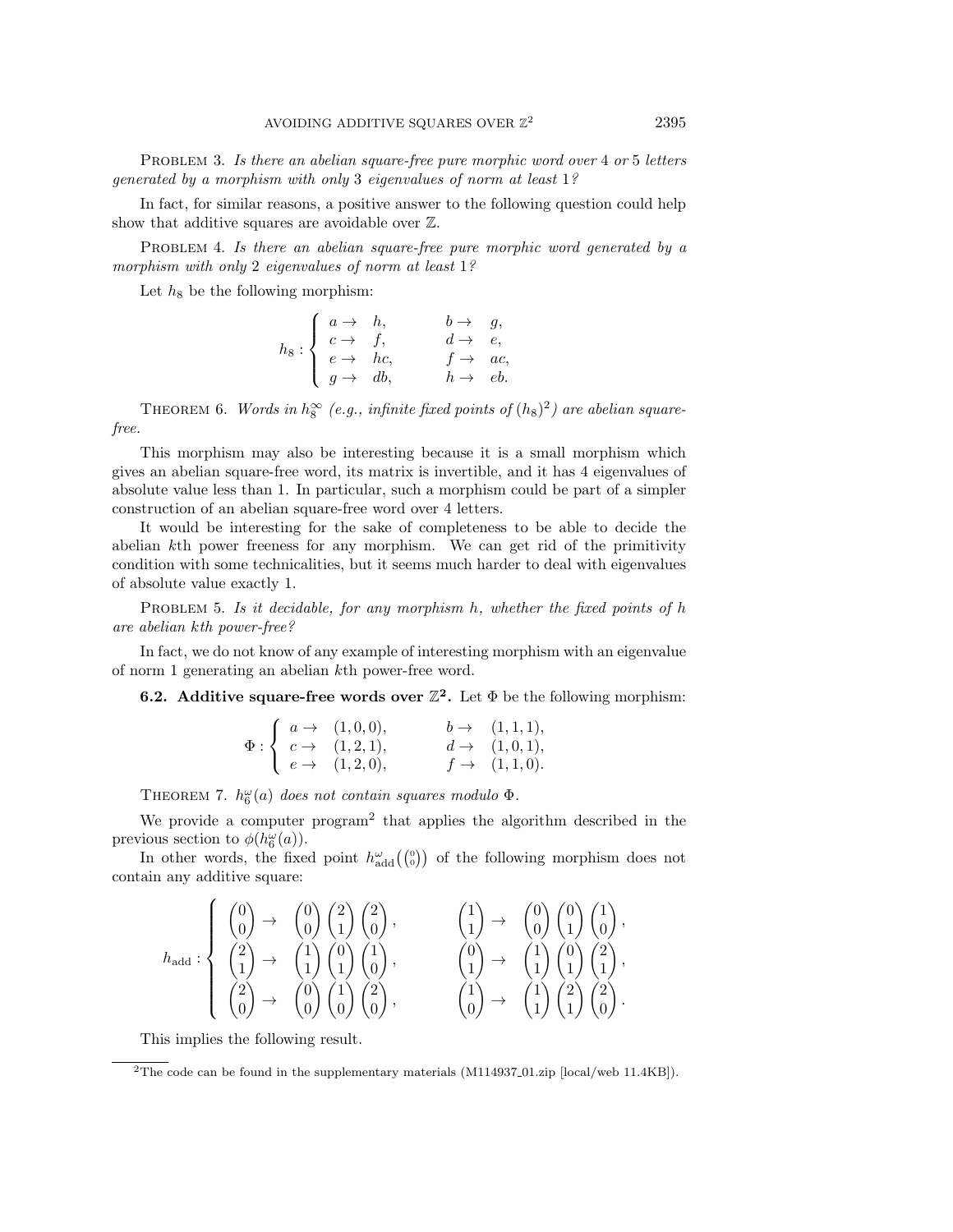THEOREM 8.  $\mathbb{Z}^2$  is not uniformly 2-repetitive.

It seems rather natural to ask the following question.

PROBLEM 6. What is the smallest alphabet  $\Sigma \subseteq \mathbb{Z}^2$  over which we can avoid additive squares?

**6.3.** Additive cubes-free words over  $\mathbb{Z}$ . Cassaigne et al. showed that the fixed point of  $f : 0 \rightarrow 03, 1 \rightarrow 43, 3 \rightarrow 1, 4 \rightarrow 01$ , avoids additive cubes [\[3\]](#page-16-2). Our algorithm is able to reach the same conclusion for this morphism. We can also use it to show that additive cubes are avoidable over some other alphabets of size 4. Let

$$
h_4: \left\{ \begin{array}{ll} 0 \to & 001, \\ 1 \to & 041, \\ 2 \to & 41, \\ 4 \to & 442, \end{array} \right. \quad h'_4: \left\{ \begin{array}{ll} 0 \to & 03, \\ 2 \to & 53, \\ 3 \to & 2, \\ 5 \to & 02, \end{array} \right. \quad \text{and} \quad h''_4: \left\{ \begin{array}{ll} 0 \to & 03, \\ 2 \to & 63, \\ 3 \to & 2, \\ 6 \to & 02. \end{array} \right.
$$

THEOREM 9.  $h_4^{\omega}(0)$ ,  $h_4^{\prime\omega}(0)$ , and  $h_4^{\prime\prime\omega}(0)$  avoid additive cubes.

In fact, it seems that  $\{ 0, 1, 2, 3\}$  is the only alphabet of 4 integers over which additive cubes are hard to avoid.

PROBLEM 7. Are additive cubes avoidable over  $\{ 0, 1, 2, 3\}$ ?

<span id="page-15-1"></span>**6.4. Mäkelä's problem.** Let  $g_3$  be the following morphism:

$$
g_3: \left\{ \begin{array}{ll} a\rightarrow & \text{bbbaabaaac},\\ b\rightarrow & \text{bccacccbc},\\ c\rightarrow & \text{ccccbbbbcbc},\\ d\rightarrow & \text{ccccccccaa},\\ e\rightarrow & \text{bbbbbccaba},\\ f\rightarrow & \text{aaaaaabaa}. \end{array} \right.
$$

<span id="page-15-2"></span>THEOREM 10. The word obtained by applying  $g_3$  to the fixed point of  $h_6$ , that is,  $g_3(h_6^{\omega}(a))$ , avoids abelian squares of period more than 5.

The kernel of  $g_3$  is of dimension 3, but using the bounds on the 3 null eigenvalues of h<sub>6</sub> we can compute that  $[\varepsilon, ..., \varepsilon, \overrightarrow{0}, ..., \overrightarrow{0}]$  has at most 16214 parents by  $g_3$  realizable by  $h_6$ . This is checked using Theorem [3.](#page-12-1) This gives an answer to a weak version of Problem [1.](#page-0-0)

<span id="page-15-0"></span>THEOREM 11. There is an infinite word over 3 letters avoiding abelian squares of period more than 5.

The optimal value for this result is probably not 5, so we ask the following question.

PROBLEM 8. What is the smallest  $p \in \Bbb N$  such that one can avoid abelian squares of period more than p over 3 letters?

The proof technique presented here could be helpful to solve this problem. Note that we know that  $2 \leq p \leq 5$ . In fact,  $g_3(h_6^{\omega}(a))$  contains 34 different abelian squares. We could also ask to minimize the number of different abelian squares.

**6.5. Avoidability of long 2-abelian squares.** Recently, Karhumäki, Saarela, and Zamboni introduced the notion of  $k$ -abelian equivalence as a generalization of both abelian equivalence and equality of words [\[9\]](#page-16-12). Two words u and v are said to be k-abelian equivalent (for  $k \geq 1$ ), denoted  $u \approx_{a,k} v$ , if for every  $w \in \Sigma^*$  such that  $|w| \leq k$ ,  $|u|_w = |v|_w$ . A word  $u_1u_2 \ldots u_n$  is a k-abelian nth power if it is nonempty,